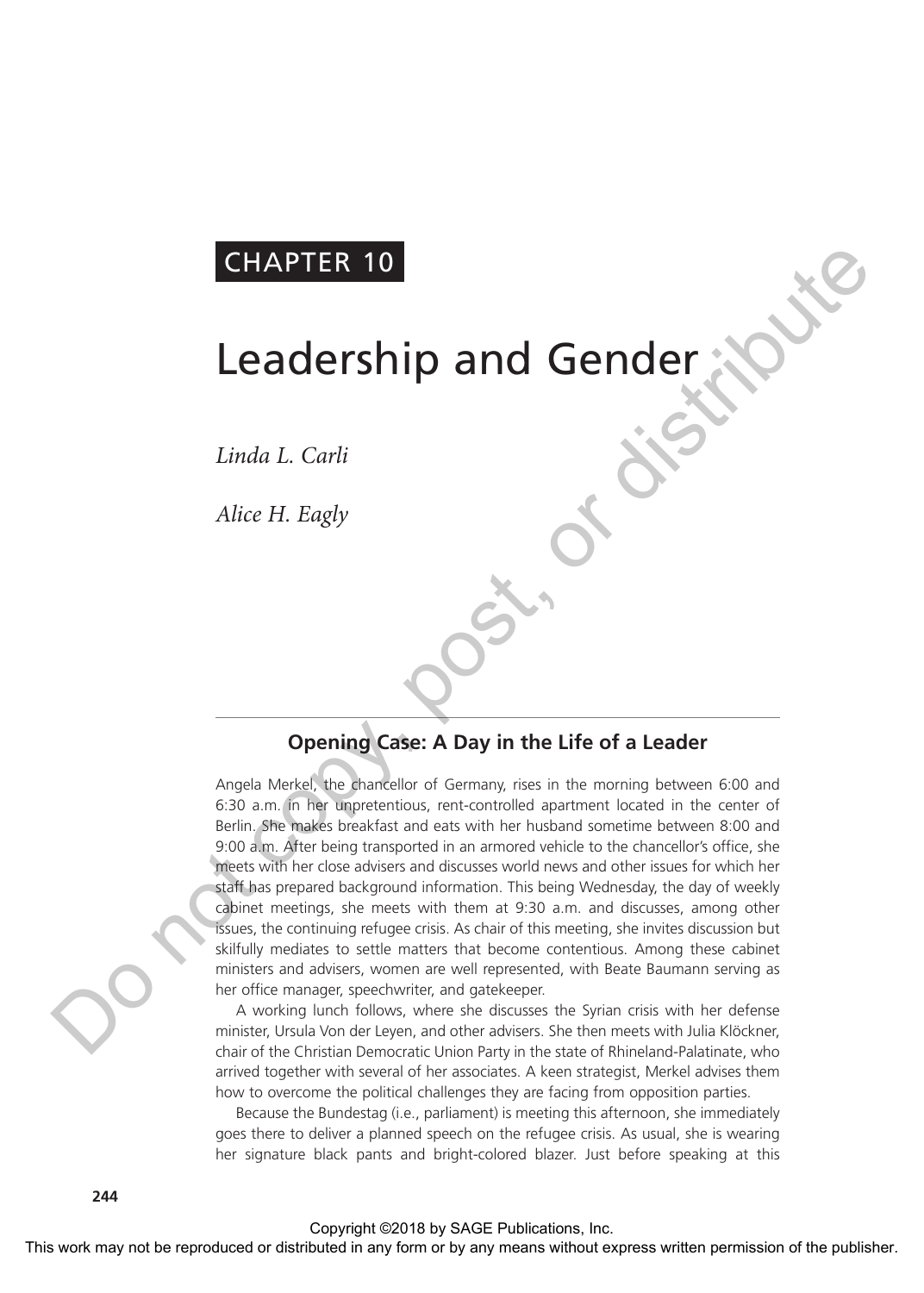televised event, she has a quick visit with her hair stylist. In this speech, she reviews the recent history of the refugee crisis and current situation. In particular, she adroitly defends the agreement that she brokered with Turkey to retain refugees and to pass on only Syrian nationals to Germany and the rest of Europe. She delivers this speech in her usual calm style, which is free from bombast and high-flying rhetoric. She presents facts and concrete solutions in a straightforward, low-key manner. The speech is generally well received, consistent with the German public having accorded her a high approval rating and bestowing on her the nickname of "Mutti," or "Mommy." However, she is worried because the welcoming policy that she has fostered in the refugee crisis has already threatened the high level of trust that she has enjoyed.

After leaving the Bundestag, Merkel returns to her office, where she works at a simple writing table instead of the large, imposing desk inherited from her predecessor, Gerhard Schroeder. The wall above her writing desk displays a portrait of Konrad Adenauer, the first chancellor of postwar West Germany. On a shelf behind her desk sits a small, framed portrait of Catherine the Great, the German-born Russian empress who set transformative change in motion in 18th-century Russia. Yet, in the presence of these inspiring role models, Merkel faces the mundane task of looking over and signing documents that her staff bring to her. She also listens to a report from several of her advisers about civil unrest involving right-wing protesters of the surge in immigration. This meeting extends to a working dinner at the chancellery. The thermal continuous continuous continuous continuous continuous continuous continuous continuous continuous continuous continuous continuous continuous continuous continuous continuous continuous continuous continuous

Merkel returns to her apartment sometime after 10 p.m. She is in bed by midnight, allowing 6 to 7 hours of sleep before beginning her routine the next day.<sup>1</sup>

### **Discussion Questions**

- 1. How would you characterize Angel Merkel's leadership style? Do you think her gender has affected the way she leads?
- 2. What characteristics of Merkel do you believe make her a particularly strong leader? What weaknesses do you think she has?
- 3. How are expectations, and, consequently, the evaluations of female leaders, affected by the cultural context? Compare and contrast what one would probably find in the U.S. versus Norway."

# Chapter Overview

In many societies, women have made considerable progress in attaining leader roles, as symbolized by the ascension of Angela Merkel to the very powerful position of chancellor of Germany. However, gender equality remains a distant goal, with men currently possessing considerably more power and authority than women in organizations and governments. Patriarchy, although weakened, still prevails. In this chapter, we review the social science for why gender inequality remains, while still slowly diminishing.

We focus on leadership exercised in formal positions, not the informal leadership that often goes unrecognized and unrewarded. In accounting for the relative deficit of

<sup>1.</sup> See Kreller (2014); Orth (2014); Packer (2014); Rinke & Brown (2010).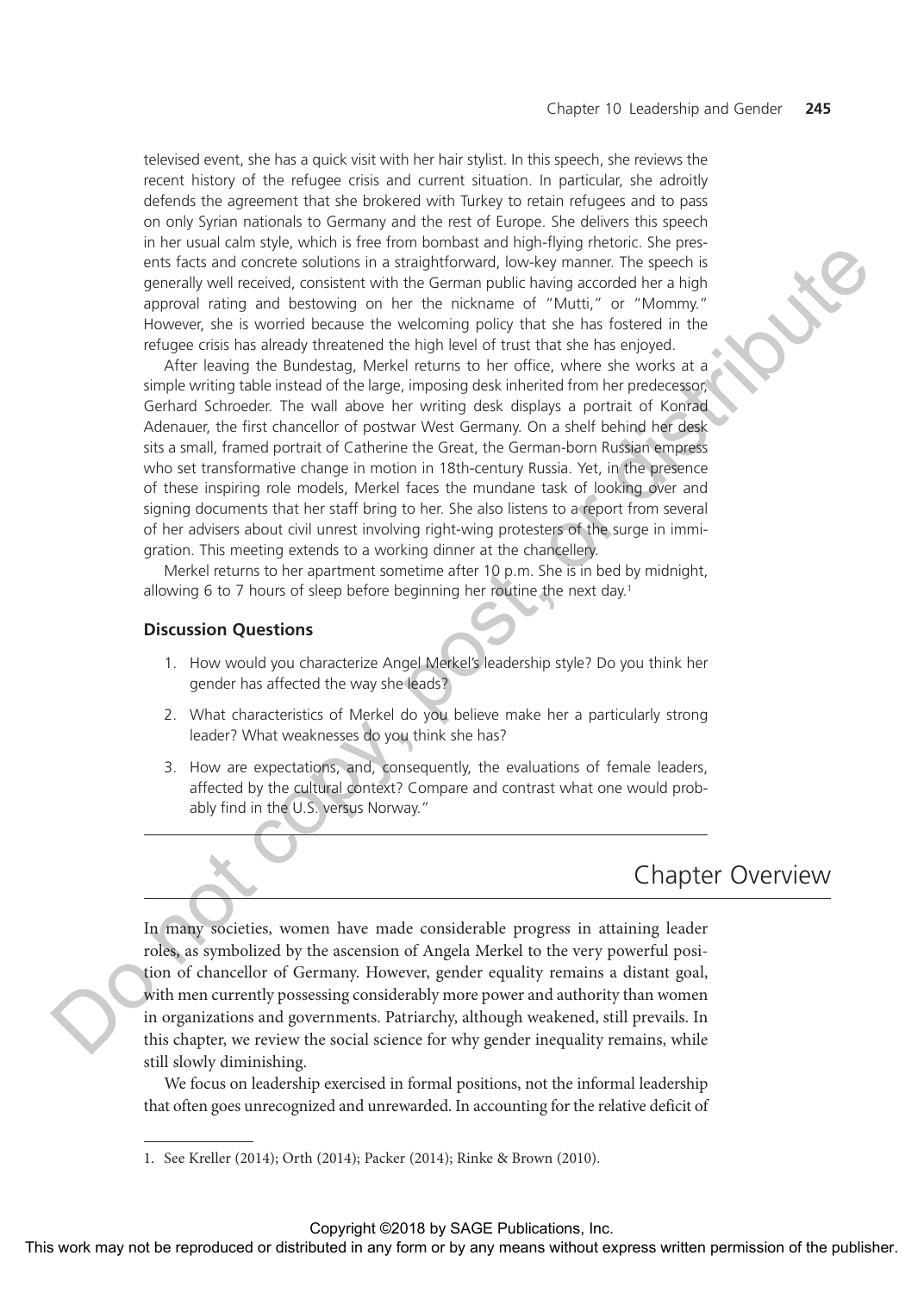### **246** PART III CURRENT TOPICS IN LEADERSHIP

| Human capital               | Finding<br>Women favored in education and general school extracurricular activities; men in                                                                                                                                                                   |
|-----------------------------|---------------------------------------------------------------------------------------------------------------------------------------------------------------------------------------------------------------------------------------------------------------|
|                             | business schools and school sports                                                                                                                                                                                                                            |
| Family<br>responsibilities  | Men favored; due to family, women more often quit and work part-time                                                                                                                                                                                          |
| Leadership<br>styles        | Women favored in use of transformational style and rewards, and in avoiding<br>punishment, waiting to act, and laissez-faire leadership, unclear effect of democratic<br>leadership                                                                           |
| Effectiveness               | Mixed findings on financial outcomes for organizations; for ratings of leader<br>effectiveness, women and men favored in different contexts                                                                                                                   |
| Evolutionary<br>approach    | Evidence favors flexibility in gender roles; female and male leaders favored in<br>different contexts                                                                                                                                                         |
| Trait<br>differences        | No clear advantage in the Big Five traits or intelligence; unclear relevance of<br>aggressiveness and competition                                                                                                                                             |
| Discrimination              | Men favored; women discriminated against in hiring, promotion, and pay                                                                                                                                                                                        |
| Stereotyping                | Men favored overall because women are subject to the double bind, although<br>context affects the male advantage                                                                                                                                              |
| Organizational<br>obstacles | Men favored due to demand for long hours and women's lack of access to<br>networks, mentors, and desirable assignments                                                                                                                                        |
|                             | The third explanation considers whether men's nature gives them an advantage. The<br>fourth explanation focuses on prejudice and discrimination, and the fifth considers<br>organizational barriers. We begin by reviewing women's current status as leaders. |
|                             | Representation of Women                                                                                                                                                                                                                                       |
|                             | and Men in Leadership Roles                                                                                                                                                                                                                                   |

Table 10.1 Summary of Findings Testing Theoretical Explanations for the Gender Gap in Leadership

# Representation of Women and Men in Leadership Roles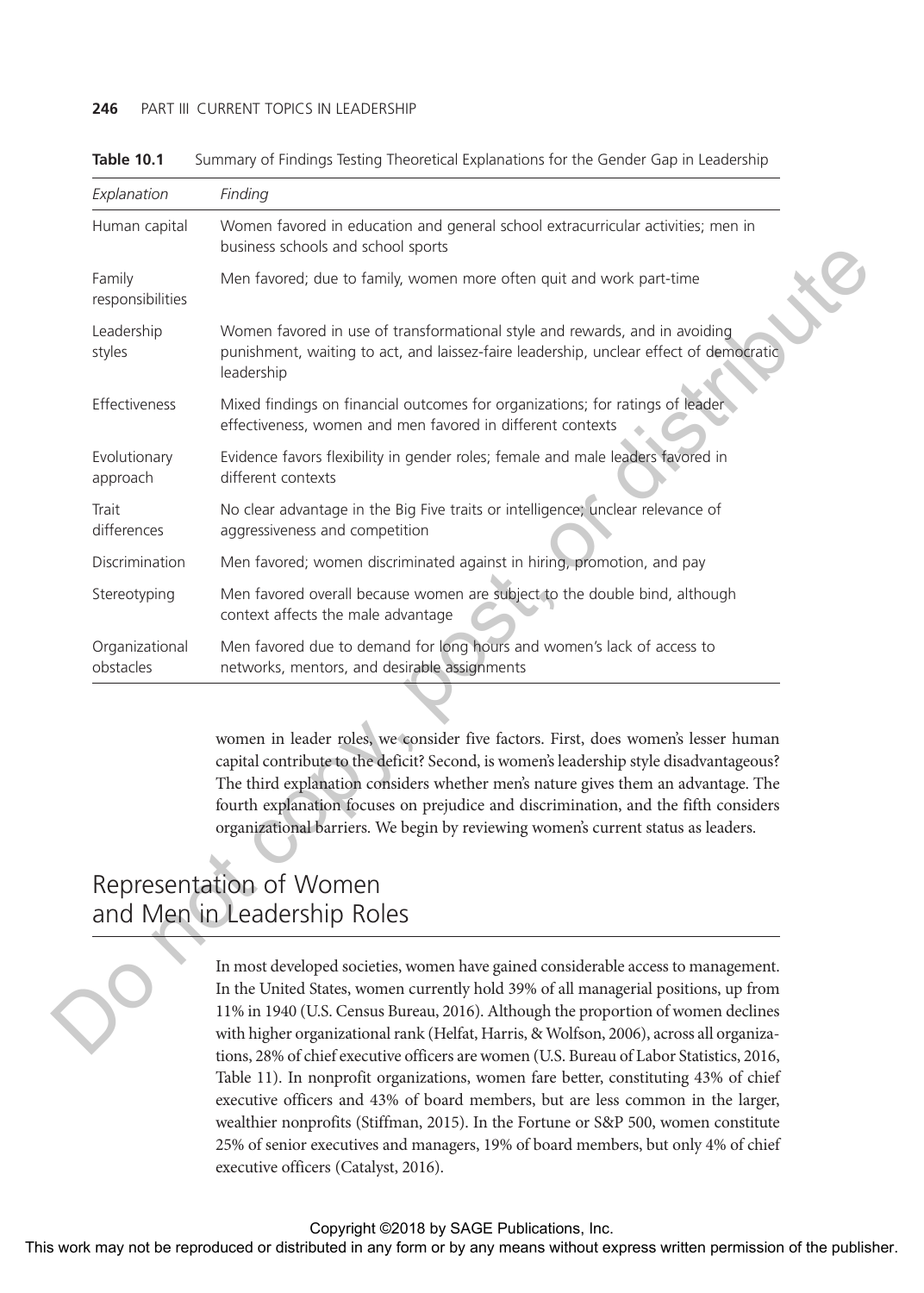Globally, the percentage of female managers has risen in the last decade and ranges from 59% in Jamaica to 3% in Pakistan (International Labor Organization, 2015a). A study of large listed corporations in 39 nations reported 11% median female corporate board representation, with the highest representation in Iceland (48%), Norway (37%), and France (30%), all nations with quotas requiring a minimum female membership (Deloitte, 2015).

Despite gradual increases, women remain underrepresented in political leadership (United Nations, 2015). Currently, U.S. women hold 19% of congressional seats and 25% in state legislatures (Center for American Women and Politics, 2015). Globally, women hold 23% of parliamentary seats: 19% in Asia, 23% in Africa, 27% in the Americas, and 24% in Europe excluding the Nordic nations, which are highest at 41% (International Parliamentary Union, 2016).

A few women have emerged in very high places. Currently, women lead governments as presidents or prime ministers in 19 nations, including Germany, where Angela Merkel continues as chancellor (Christensen, 2016; Kent, 2015), and a woman serves as managing director of the International Monetary Fund. Thus, instead of the impenetrable barrier implied by the *glass ceiling* metaphor, women face challenges that are difficult but not impossible to overcome. To symbolize women's often challenging paths to leadership, we offer the metaphor of the *labyrinth* (Eagly & Carli, 2007). Some women do make it to the center of the labyrinth and attain leadership, but compared with the men's relatively straight paths, women's less direct routes require more careful navigation. We now consider what forms the labyrinth takes. Why do women remain underrepresented as leaders? Never (25), and Frame (360), all the three states with good in any means with the representation in any form or the publisher or the reproduced in any form or by any form or by any form or the publisher. This were also th

# Human Capital Investments and Family Responsibilities

# Human Capital of Women and Men

One explanation for the leadership gender gap is that women lack human capital due to deficiencies in the skills, knowledge, and psychological attributes that enable leadership. However, in industrialized countries, women typically now exceed men in education (United Nations, 2015). In the United States in 2014, women received 57% of bachelor's degrees, 60% of master's degrees, and 52% of PhDs (National Center for Education Statistics, 2015, Table 318.30). In the United States (Voyer & Voyer, 2014) and many industrialized countries (United Nations, 2015), women and girls earn higher grades than men and boys.

More women are earning the MBA degree—a usual credential for high-level managerial careers. Worldwide, in 2015, women took 44% of graduate management admissions tests and were 40% of the applicant pool for full-time MBA programs (Bruggeman & Chan, 2016). Moreover, more women—now 47% of applicants—are seeking finance degrees (Bruggeman & Chan, 2016). Still, gender gaps remain. One study found that men's higher grades and greater representation in finance were associated with women's lower earnings (Bertrand, Goldin, & Katz, 2010). Yet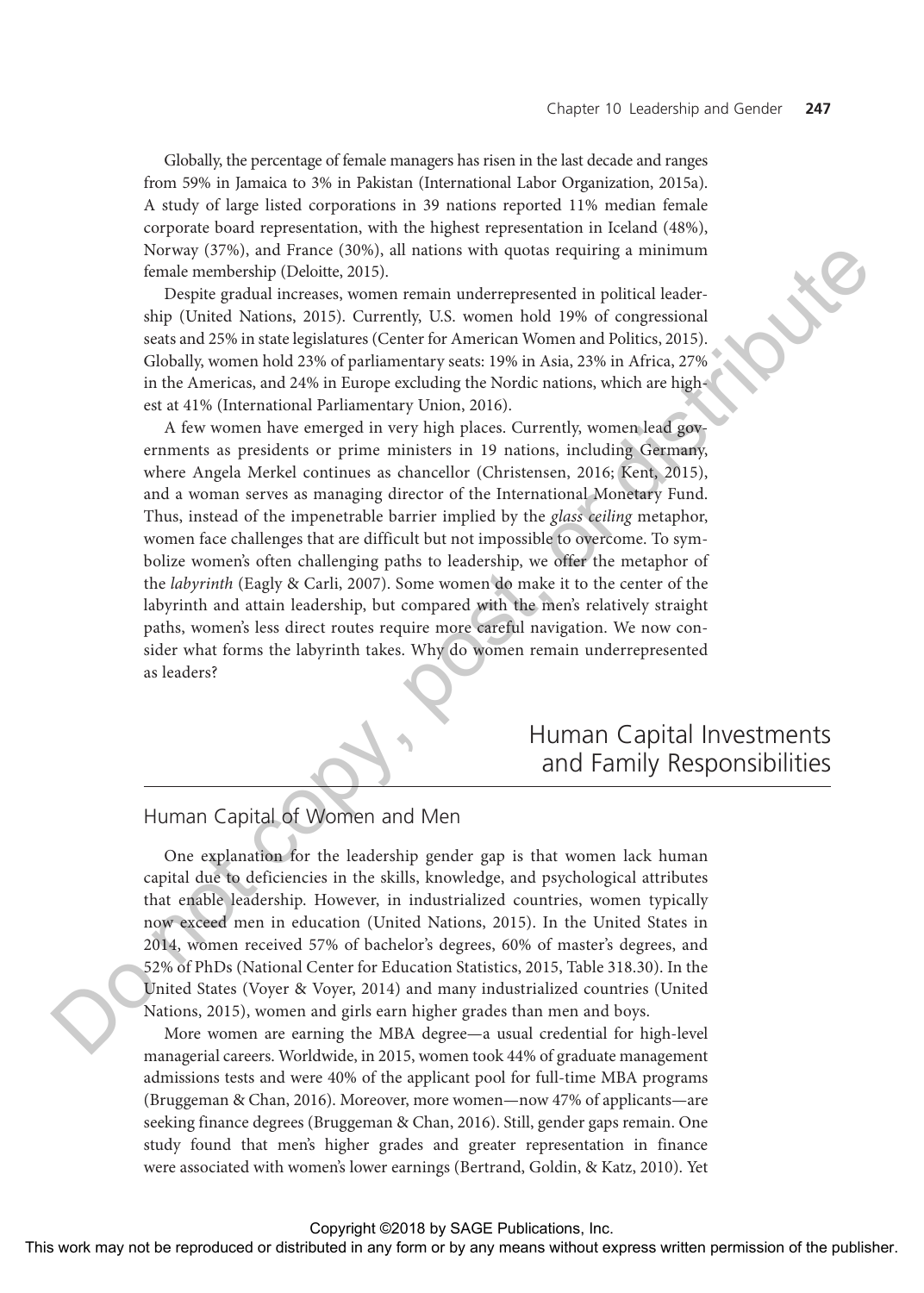sharp critiques have faulted the masculine cultures of elite business schools for disadvantaging women (e.g., Wittenberg-Cox & Symons, 2015).

Young people's experiences outside of classrooms could build human capital in the form of self-confidence and competitiveness (Fitzsimmons & Callan, 2016). U.S. studies reveal that boys participate more in sports and girls in other activities such as clubs and student government (e.g., Ingels, Dalton, & LoGerfo, 2008; Kort-Butler & Hagewen, 2011). These extracurricular activities are associated with well-being, pro-social behavior, and other outcomes (see review by Farb & Matjasko, 2012), including self-rated leadership ability (Hancock, Dyk, & Jones, 2012), and the association is clearer for nonsport than sport activities. In college, men continue to participate more in sports (Quadlin, 2016) and women more in student government except in the leadership roles of president and treasurer (American Student Government Association, 2016). Although such research suggests that extracurricular activity advantages women at least as much as men, there is some limited evidence that participation in competitive sports fosters a taste for competition (Comeig, Grau-Grau, Jaramillo-Gutiérrez, & Ramírez, 2015). Although some economists have argued that women's labor market outcomes are adversely affected by their lesser competitiveness (e.g., Reuben, Sapienza, & Zingales, 2015), the available evidence is sparse. TS. statistics work may not be reproduced to the reproduced or distributed in any form or by any means when the reproduced in any means when the reproduced in any means when the results of the publisher. We also the publi

Occupational interests and preferences are aspects of human capital that shape career decisions. Compared with men, women prefer (Diekman & Steinberg, 2013) and are employed in occupations that fulfill communal goals—that is, helping and interacting with people (e.g., Lippa, Preston, & Penner, 2014). Furthermore, in research on the specific attributes that people indicate that they seek in jobs, a meta-analysis revealed some gender differences: Women preferred working with people, opportunity to help others, easy commute, resource adequacy, and opportunity to make friends, whereas men preferred solitude and leisure (Konrad, Ritchie, Lieb, & Corrigall, 2000). Women's communal orientation could enhance their interest in management, even while shaping the type of managerial careers that they undertake. For example, a survey of 300,000 U.S. business students found that women outnumbered men by two to one or more in seeking jobs in nonprofits, government and public service, and health care, as well as in retail, fashion, and apparel; marketing and advertising; and consumer goods (Goudreau, 2010).

Women are less attracted than men to political leadership. This finding emerged robustly in three U.S. national surveys of persons employed in the professions from which most political candidates emerge (e.g., lawyers, political activists, business leaders; see Lawless, 2015). Two causes have received considerable support: Women are less likely to be recruited to run for office, and women have lower self-efficacy in relation to running. A national survey of U.S. high school and college students found that this political ambition gender gap increased from high school to college, as men became progressively more involved than women in political activities through courses, political organizations, media consumption, and conversations (Fox & Lawless, 2014).

Women's overall career ambition is similar to that of men. In fact, self-reported desire for a high-paying job is now greater among young women than young men in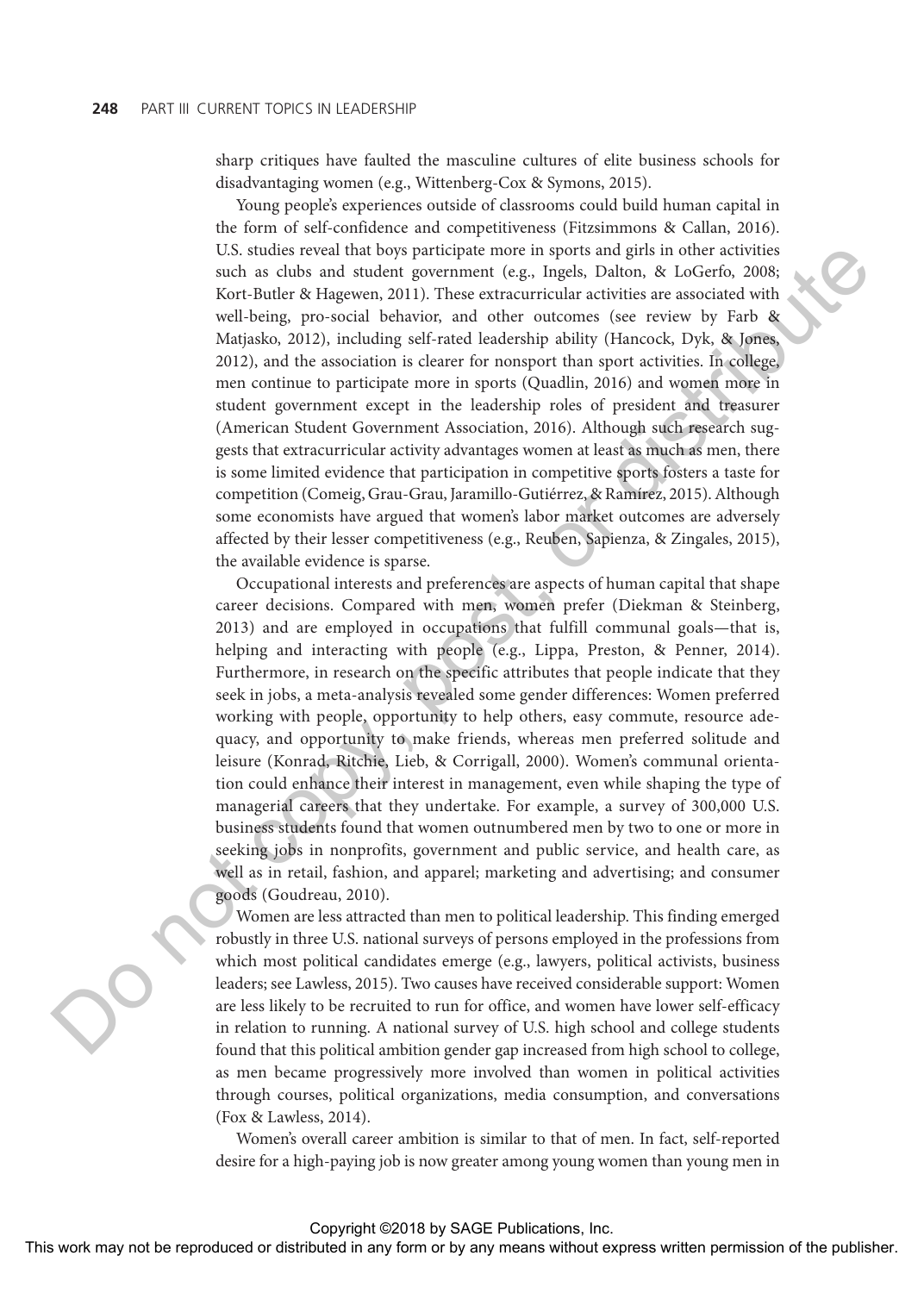the United States (Patten & Parker, 2012). Male and female employees appear to be equally committed to their employing organizations (e.g., Meyer, Stanley, Herscovitch, & Topolnytsky, 2002). Also, a study of 1,000 employees of U.S. public and private organizations found that more women than men aspired to top management when they entered these organizations. However, over time, women's aspirations had faded relative to those of the men (Coffman & Neuenfeld, 2014).

All in all, we have a nuanced story to tell about human capital. Women excel in amount of education even though they may face some disadvantage in business schools. Girls, like boys, gain additional capital outside of schoolwork, although boys may gain more experience in competitive contexts. Women's stronger communal orientation attracts them more to some types of leader roles. Finally, women's considerable ambition for leadership may fade as they navigate the labyrinth—an issue we address in the remainder of this chapter.

### Women's and Men's Family Responsibilities

According to human capital theory, family responsibilities undermine women's careers. There is little doubt that, on average, women spend more time than men on childcare and housework in all nations (U.S. Bureau of Labor Statistics, 2015a, Tables A-6, A-7; World Bank, 2013). Because much domestic work is obligatory and routine, opting out of it because of job responsibilities is generally not feasible. Therefore, women typically sacrifice personal time and, as a result, experience less leisure time than men do (e.g., Sayer, 2016).

Although job turnover is slightly higher in men than in women (see meta-analysis by Griffeth, Hom, & Gaertner, 2000), a large-scale study of professionals and managers in Fortune 500 companies found a 36% higher quit rate among women than men (Hom, Roberson, & Ellis, 2008). This difference attenuated in positions occupied by more women because of a higher male quit rate in such jobs. Women quit more than men only in the early years of job tenure and more often for family reasons (e.g., Bertrand, Goldin, & Katz, 2010; see Theodossiou & Zangelidis, 2009, for European data). In general, employees suffer long-term income loss from job breaks for family responsibilities, which are more costly than breaks taken for reasons such as obtaining additional training (Theunissen, Verbruggen, Forrier, & Sels, 2011). The transmitted in any fit of the reproduced or distributed in any fit of the reproduced or distributed in any form or by any means we are allowed by any means we are allowed by any means we are allowed by any means we ar

Part-time employment, which also slows women's advancement, has been increasing, especially among women (International Labor Organization, 2015b). In 2010, some 26% of women in Europe and 13% in the United States worked fewer than 30 hours a week, compared with 4% to 5% of men (Blau & Kahn, 2013). Having a spouse or children is associated with part-time work for women but with increased hours for men (Greenhaus & Powell, 2012). Even women in high-status occupations often reduce their work hours to accommodate family responsibilities (Herr & Wolfram, 2012).

In sum, part-time schedules and breaks from employment lower women's human capital relative to that of men and thereby contribute substantially to gender gaps in pay, advancement, and authority (Abendroth, Maas, & van der Lippe, 2013; Blau & Kahn, 2013; Mandel & Semyonov, 2014). Such findings can raise questions about the adequacy of female leaders' performance. Do women perform as well as men when they do occupy leadership roles?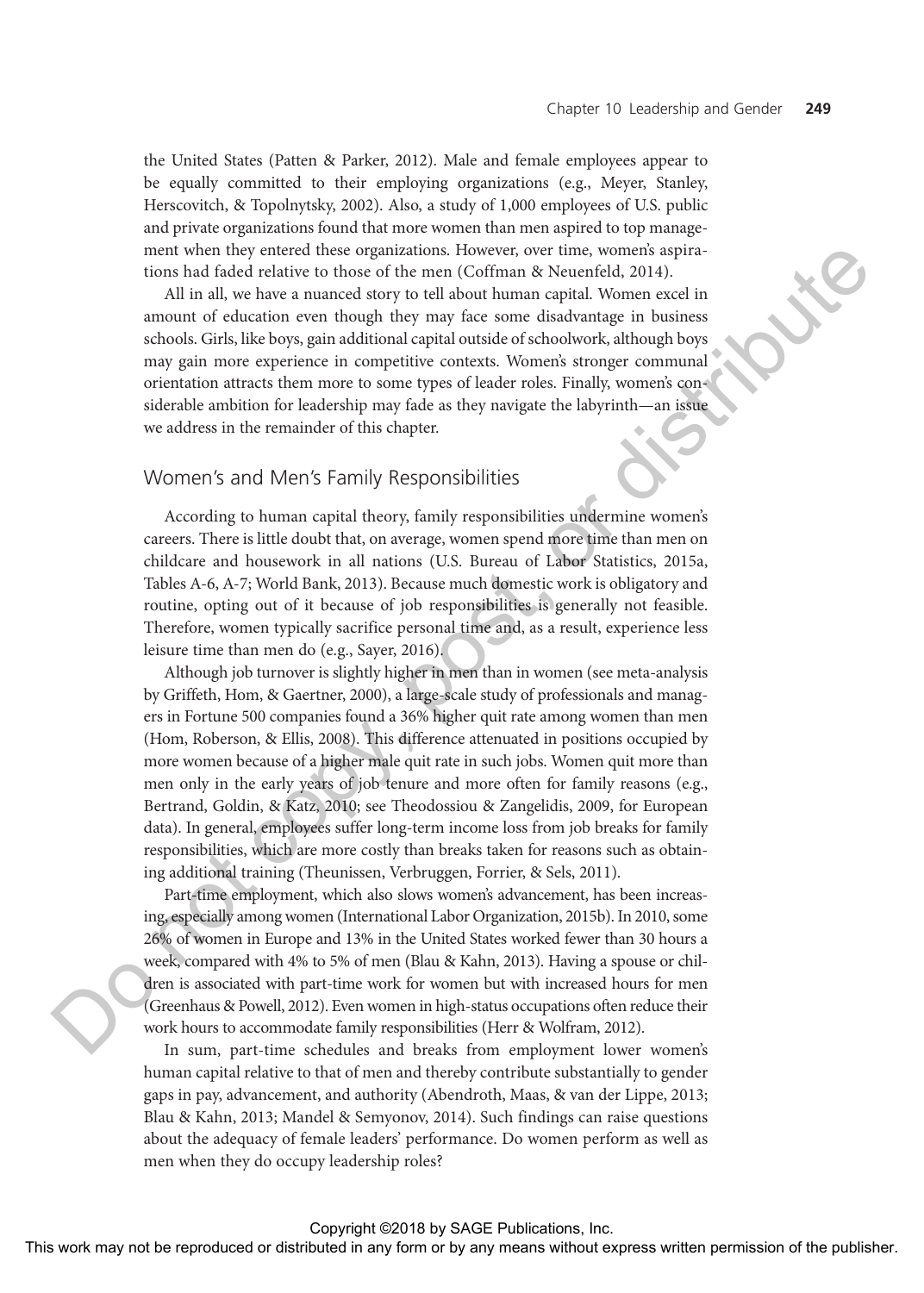# The Leadership Styles of Women and Men

# Research on Leadership Styles of Women and Men

If women lack adequacy as leaders, perhaps their leadership style is at fault—that is, their typical modes of interacting with their superiors, peers, and subordinates. Because styles influence leaders' effectiveness (Yukl, 2013), any sex differences in style could affect women's advancement.

Meta-analyses of gender differences in leadership style based on people's ratings of individual leaders' typical behaviors found that women overall adopted a somewhat less autocratic and more democratic leadership style, by involving subordinates in decision making (Eagly & Johnson, 1990; van Engen & Willemsen, 2004). Indeed, leading "from behind," as the term is known in the United States, involves working with others to reach collective decisions, a signature effort of German chancellor Angela Merkel. In contrast, women and men did not differ in their taskoriented versus interpersonally oriented leadership—the extent to which they emphasized maintaining rules and procedures versus attending to followers' needs, although women were more interpersonally oriented in nonmanagerial samples, especially among university students. The mean is a top-down any means with the result of the relationship specified in any form or by an any form of the results of the relationship of the relationship is a control of the relationship is a computed in the rel

Eagly and Johnson (1990) suggested that women's preference for democratic and participative leadership styles could stem from gender norms discouraging women from leading in a top-down, autocratic manner (see subsection Restrictions on Women's Agency). Yet norms about appropriate managerial behavior likely differ across organizations, given that women tended to manifest more democratic and more interpersonally oriented styles than men in leader roles that were less maledominated. Thus, there may be more leeway for culturally feminine relational and participative styles with greater numbers of women in leader roles.

In the 1980s and 1990s, many researchers shifted their research to transformational leadership: a style that is future oriented rather than present oriented and that strengthens organizations by inspiring followers' commitment and ability to contribute creatively to organizations. Transformational leadership involves establishing oneself as a role model by gaining followers' trust and confidence (Bass, 1998). Transformational leaders state future goals, develop plans to achieve those goals, and innovate, even when their organization is generally successful. By mentoring and empowering followers, such leaders encourage them to develop their full potential and thus to contribute more effectively to their organization.

Researchers contrasted transformational leaders with *transactional* leaders, who appeal to subordinates' self-interest by establishing exchange relationships with them. This type of leadership involves clarifying subordinates' responsibilities, rewarding them for meeting objectives, and correcting them for failing to meet objectives. In addition to these two styles, researchers distinguished a *laissez-faire*  style that is marked by a general failure to take responsibility for managing (see Antonakis, Chapter 3, this volume).

Because transformational leadership combines masculine qualities with feminine communal ones, especially in its individualized consideration dimension,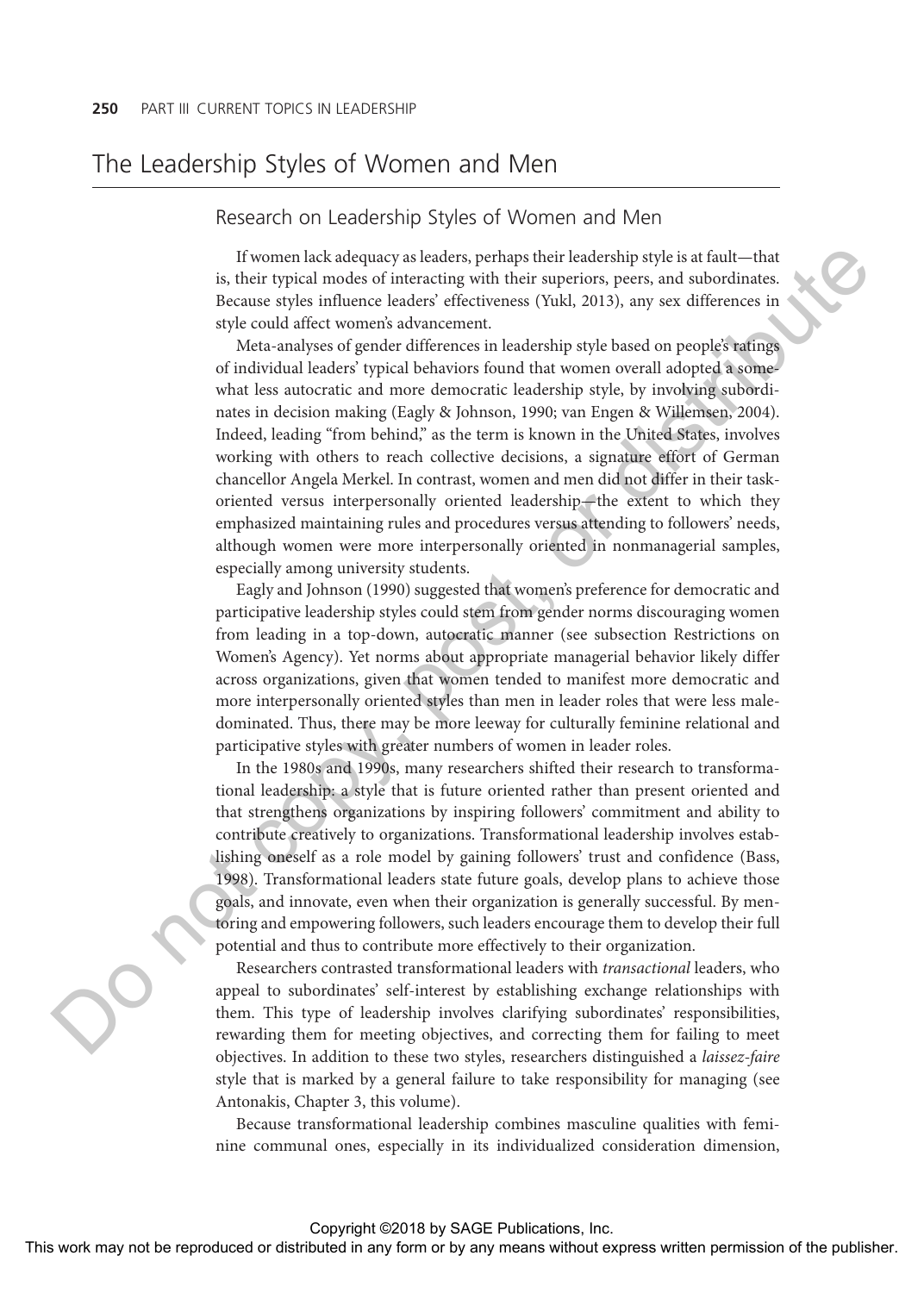the style is likely to be more attractive to female leaders than more masculine styles (Eagly & Carli, 2007). Testing this idea, a meta-analysis compared men's and women's transformational, transactional, and laissez-faire styles of leadership (Eagly, Johannesen-Schmidt, & van Engen, 2003). The findings revealed small sex differences (reported as means in the *d* metric of standardized differences, with differences in the male direction given a positive sign, see Women were generally more transformational and more transactional on the transactional subscale of providing rewards for satisfactory performance. Women's transformational leadership differed most from men's in *individualized consideration*, focusing on developing and mentoring followers and attending to their individual needs. In contrast, compared with women, men showed more transactional leadership by emphasizing followers' mistakes and failures and waiting until problems become severe before intervening. Men were also more laissez-faire than women. These differences were replicated in large-scale studies by Antonakis, Avolio, and Sivasubramaniam (2003) and Desvaux and Devillard (2008).

In summary, women's leadership style tends to be more democratic and participative, compared with men's more autocratic and directive style. Female managers also tend to adopt a transformational style somewhat more than men do. Transactionally, female managers use more rewards than men do. In contrast, men, more than women, attend to subordinates' failures to meet standards and display the more problematic styles that involve delay in solving problems or being absent or uninvolved at critical times. Similar findings emerged in a study of people's beliefs, or stereotypes, about female and male leadership styles, suggesting that people are generally aware of these relatively subtle behavioral differences (Vinkenburg, van Engen, Eagly, & Johannesen-Schmidt, 2011).



### **Figure 10.1** Effect Sizes Reflecting Gender Differences in Transformational, Transactional, and Laissez-Faire Leadership

SOURCE: Adapted from "Transformational, transactional, and laissez-faire leadership styles: A meta-analysis comparing women and men," by A. H. Eagly, M. C. Johannesen-Schmidt, & M. van Engen, 2003. Psychological Bulletin, 129, p. 571.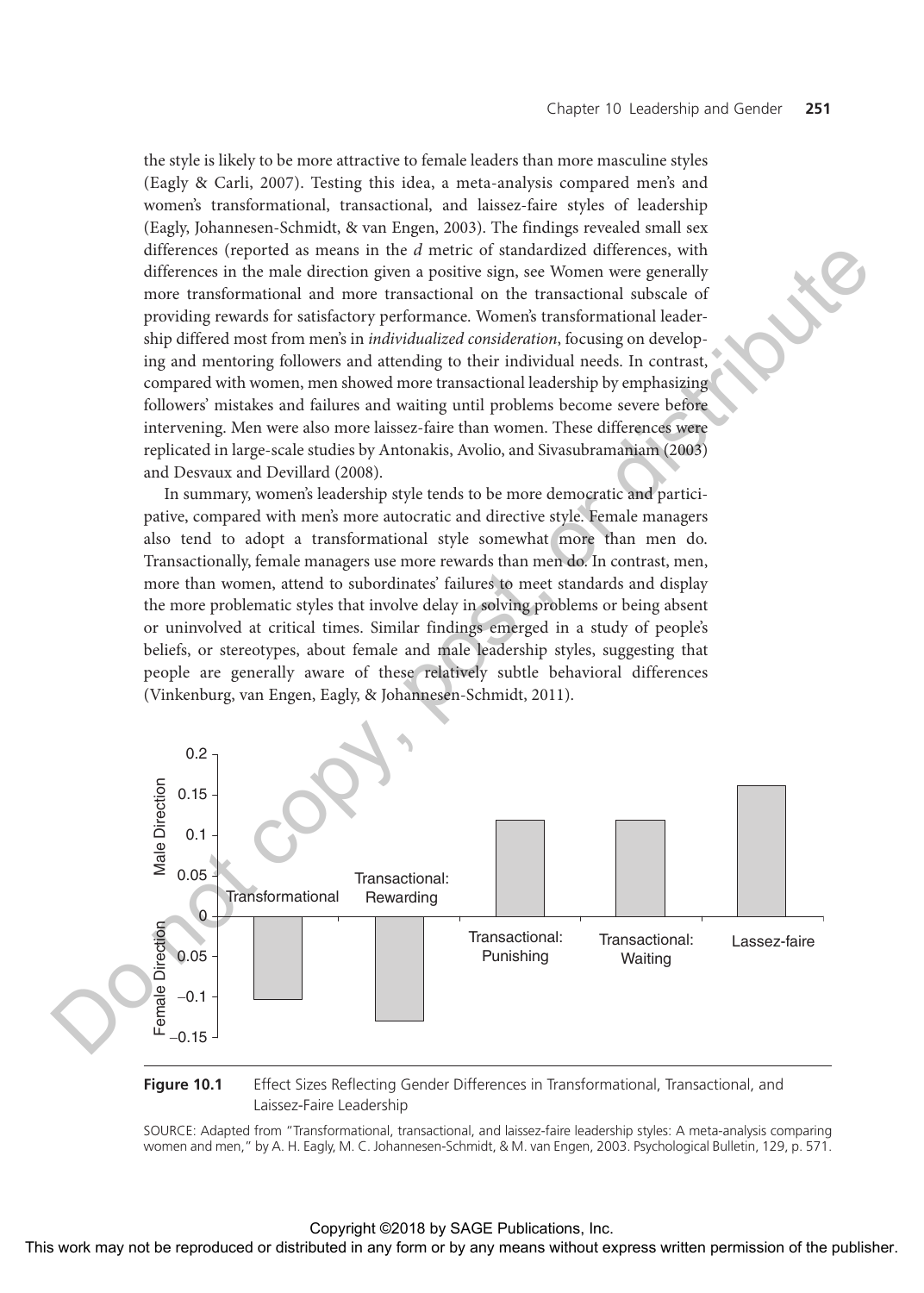# Leadership Style and Leaders' Effectiveness

Do these findings on leadership style advantage either male or female leaders? With respect to democratic and participative styles, the answer is not clear. Assertiveness, an aspect of autocratic style that consists of actively pursuing and defending one's own interests, is most effective at moderate levels; high levels can damage social relationships, whereas low levels limit goal achievement (Ames & Flynn, 2007). Additional research could determine whether women's typically more democratic style usually places them in this advantageous middle ground.

The implications of transformational and transactional leadership are clearer. As confirmed meta-analytically (Judge & Piccolo 2004; see also Wang, Oh, Courtright, & Colbert, 2011), the behaviors somewhat characteristic of women, the transformational style and the component of transactional style that involves providing rewards, were correlated with effectiveness. In contrast, of the behaviors somewhat more characteristic of men, transactional leadership involving punishment was only weakly associated with effectiveness, and delaying problem-solving and the laissez-faire style were associated with impaired effectiveness.

Some caution about this female advantage generalization is appropriate. One reason for caution is that these style differences are quite small. A second reason for caution is the possibility of a selection bias whereby, to attain leader roles, women have to meet higher promotion standards than men (see Blau & DeVaro, 2007). Given such ambiguities, we review other ways of examining the relative effectiveness of female and male leaders.

In business contexts, one way to study effectiveness involves examining the relations between the proportion of female leaders and companies' financial performance. Some early studies found that gender diversity was associated with better financial outcomes (e.g., Desvaux, Devillard-Hoellinger, & Baumgarten, 2007). These and other early studies initiated the so-called *business case* whereby female leadership is said to bring about higher corporate profits. However, basing conclusions on simple group comparisons or correlational analyses is not sufficient to indicate that women cause greater profits. Such associations may suffer from endogeneity—that is, statistical anomalies such as reverse causation, omitted variables, selection biases, and flawed measures (Antonakis, Bendahan, Jacquart, & Lalive, 2010).

In fact, newer research with appropriate statistical controls for endogeneity has not routinely supported the business case (see Adams, 2016). For example, in a large sample of U.S. firms, Adams and Ferriera (2009) found an overall negative average effect of the gender diversity of corporate boards when controlling for individual firm characteristics. However, this effect was moderated by how well governed firms were. Specifically, the presence of female directors reduced attendance problems of boards and increased monitoring of CEOs, holding them accountable for poor performance. This monitoring benefited firms with weak governance, but was counterproductive for firms that were well governed. This study illustrates one way in which differences in female and male behavior may have unexpected consequences. Assements, the representation of the representation of the reproduced or the reproduced in any means when the reproduced or the publisher of the publisher of the reproduced or the publisher. The publisher and the reproduc

A meta-analysis of 140 studies examining the effects of increasing board gender diversity on firm financial outcomes revealed a tiny, but significant, positive zeroorder correlation  $(r = .03)$  (Byron & Post, 2016). All in all, the business case for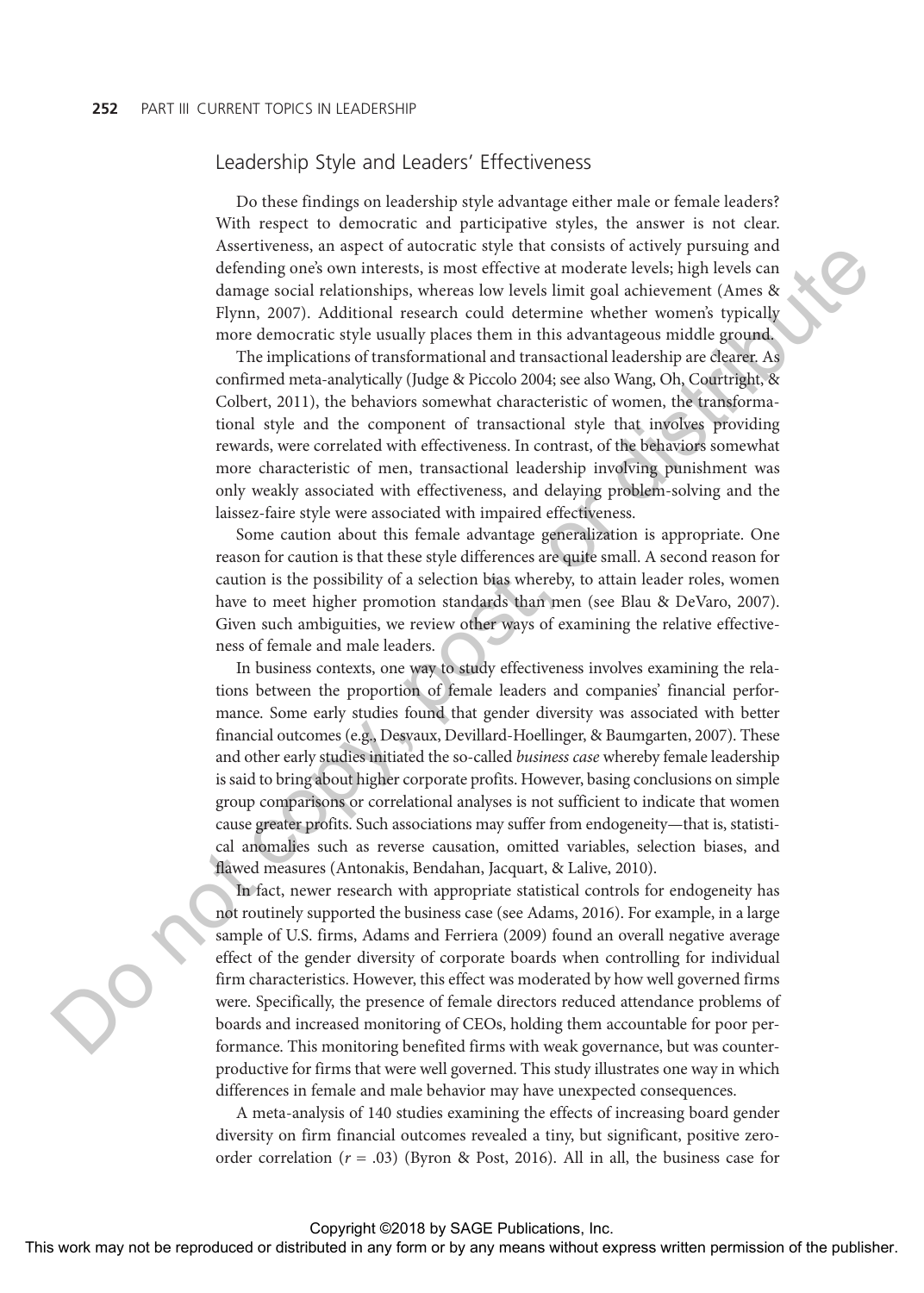women on boards lacks support, although some individual studies have produced positive outcomes (see Eagly, 2016). Research has also found considerably more evidence associating women's board participation with enhanced social outcomes, such as corporate responsibility, than with financial outcomes (Byron & Post, 2016).

A final method of assessing leaders' performance is based on ratings of the effectiveness of individual leaders. In a meta-analysis of 96 studies comparing the effectiveness of men and women holding comparable leadership roles, there was no overall sex difference (Eagly, Karau, & Makhijani, 1995). A later meta-analysis of leaders' effectiveness encompassing 95 studies also found no overall sex difference (Paustian-Underdahl, Walker, & Woehr, 2014). However, perceived effectiveness depended on whether leadership was rated by the leaders themselves or by others. With others' ratings, women appeared to be more effective than men, whereas with self-ratings, men appeared to be more effective than women. The type of organization affected results in both meta-analyses. In contexts that were male dominated (e.g., military, government), men received higher effectiveness ratings, whereas in contexts that were more female-dominated (e.g., education, middle management), women were perceived as more effective than men. Such contextual findings suggest an influence of gender stereotypes. In male-dominated settings, people may equate good leadership with stereotypically masculine behaviors, creating doubt about women's competence. Similarly, in female-dominated settings, leadership may be infused to some extent with more feminine qualities (Koenig, Eagly, Mitchell, & Ristikari, 2011). This work may not be repressed to the repressed or distributed or distributed or distributed or distributed in any means to the reproduced or distributed in any means to the publisher. This were complete the publisher of

In conclusion, research on leaders' style and effectiveness suggests that style differences between women and men are unlikely to hinder women's performance as leaders but instead could even enhance their performance. Also, findings on leaders' effectiveness suggest neither male nor female advantage, although contextual effects abound. Overall, there is little ground for concluding either that women have ineffective leadership styles or are generally less effective than their male counterparts.

# The Nature Arguments: Men as Naturally Dominant

# Evolutionary Psychology Theory

Evolutionary psychologists ascribe current psychological sex differences to the differing reproductive pressures on males and females in the early history of the human species (e.g., Buss, 2016). According to one evolutionary approach (Trivers, 1972), because women invested more than men in their offspring (e.g., through gestation and nursing), women consequently became choosier about potential mates. This choosiness presumably took the form of ancestral women preferring mates who could provide resources to support them and their children. As a result, ancestral men competed with other men to obtain resources and sexual access to women, and the winners in these competitions were more likely to have their genes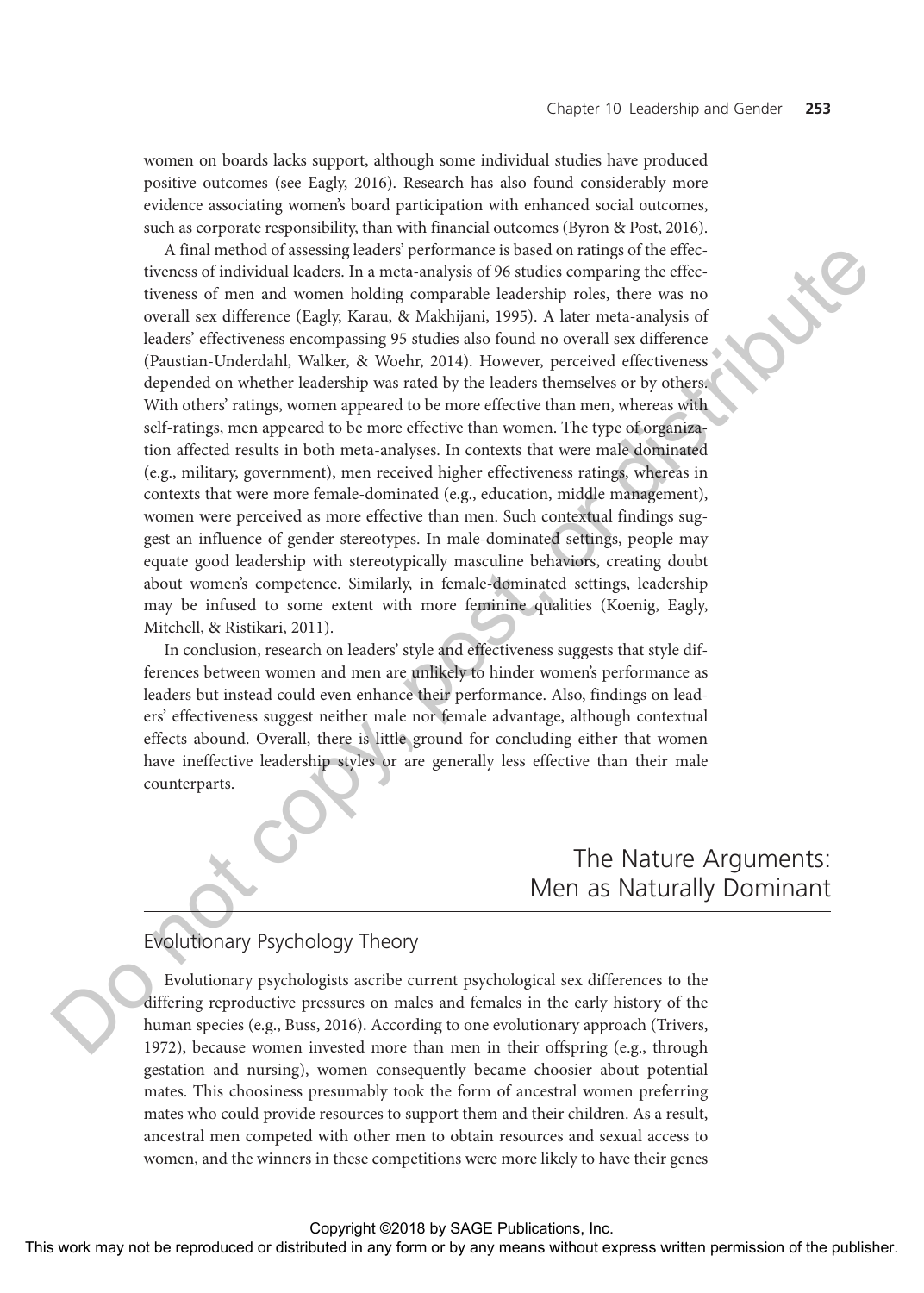carried on to the next generation. By this logic, men who fared better in these competitions were dominant, aggressive, risk taking, competitive, and status seeking attributes that facilitated leadership. Such men's greater control of resources and higher status facilitated their reproductive success, and these qualities became ingrained in men as evolved traits.

Other evolutionary scientists have emphasized the extreme environmental variability and changing adaptive challenges present during human evolution (e.g., Richerson & Boyd, 2005), arguing that this evolutionary history would have enhanced cognition, producing humans capable of responding flexibly to environmental changes (e.g., Lieberman, 2012; Potts, 2012). Also because, over eons, humans lived in groups of increasing size, their evolutionary niche advantaged those who had social skills enabling communication and persuasion. Given this sociality, along with advanced cognition, humans gained the capacity to form different types of social structures, depending on external conditions (Gintis, van Schaik, & Boehm, 2015).

These assumptions about human flexibility suggest that male dominance would not be a human universal. Indeed, anthropological scholarship reveals that most very simple foraging societies were organized into nonhierarchical and nonpatriarchal band structures (e.g., Boehm, 1999; Gintis et al., 2015). In such societies, men and women were likely relatively mutually dependent for their subsistence, depending on each society's environment and ecology. Both sexes would have reaped advantages from pair bonds with effective resource providers. Despite sex-based task specialization, relations between the sexes were probably relatively egalitarian.

Patriarchy emerged along with a variety of economic and social developments, including warfare and intensive agriculture (Wood & Eagly, 2012). With the advent of settled societies that accumulated wealth, roles in the nondomestic economies increasingly required specialized training, intensive energy expenditure, and travel away from the home. Because of men's freedom from the gestation and nursing of infants, they were better positioned to occupy these roles and, ultimately, roles that entailed primary responsibility for providing resources for family units. Women's labor became more confined to the private, domestic sphere because birth rates remained high while nondomestic work moved out of homes and farms and eventually into factories and offices. Therefore, women generally lost power relative to men. Inequality increased, and men came to dominate leadership roles (Miller, 2015).

Given the presumption that the predominance of male leaders reflects the broader social structure, some evolutionary psychologists have theorized contingencies in the expression of male dominance. Espousing what is known as an *evoked culture* approach, they argue that genetically programmed sex differences in qualities such as aggressiveness and dominance can be differentially evoked by contextual factors (Buss, 2016; van Vugt & Ronay, 2014). From the evoked culture perspective, whether people favor leaders with masculine or feminine qualities would depend on the prevailing conditions. Research illustrating the contextual quality of such preferences has shown that priming participants with threats of death elicited a preference for more agentic and masculine leadership (Hoyt, Simon, & Innella, 2011), whereas priming with threats of crime or unemployment The publisherial or the reproduced or distributed in any form or by any means with the reproduced or distributed in any means with the any means with the angle of the publisher of the publisher. This we are also the publi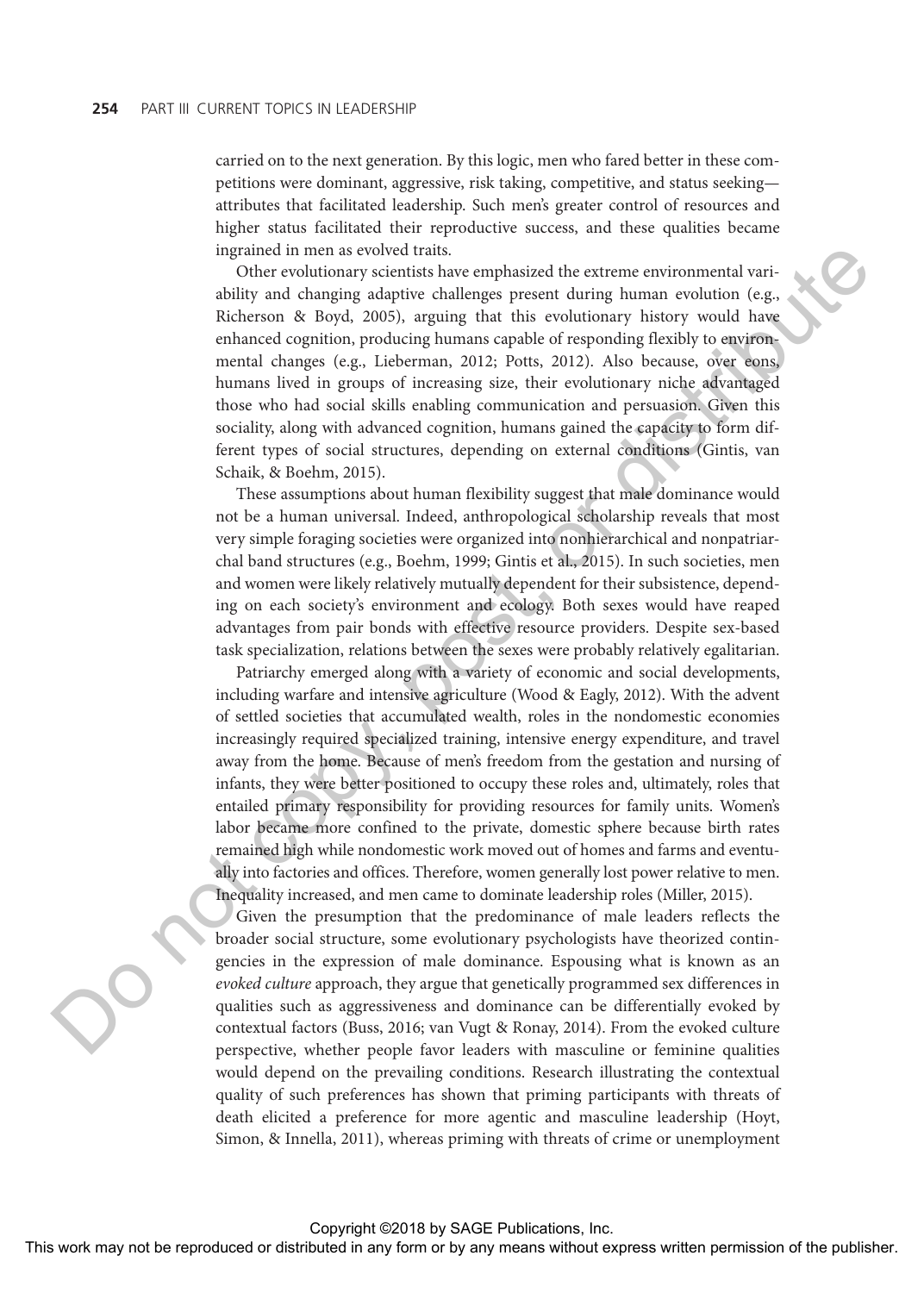elicited a preference for social change and female leadership (Brown, Diekman, & Schneider, 2011). Moreover, female leaders tend to be preferred for organizations in crisis, in part because they signal the potential for change (Ryan et al., 2016; see section Organizational Obstacles to Women's Leadership). Such findings suggest that the prevalence of male leaders reflects sociocultural conditions at least as much as evolved tendencies.

# Sex Differences in Leadership Traits

Personality traits have also been implicated as important determinants of leadership ability. Most contemporary psychologists take the view that sex differences in traits and behaviors follow from both nature and nurture (Eagly & Wood, 2013). Consistent with this interactionist view, tendencies toward leadership appear to be partially heritable (Ilies, Arvey, & Bouchard, 2006), yet responsive to socialization whereby children and young people can gain leadership skills in many settings.

Of special interest are the gender differences in traits that may be relevant to leadership, which may include aggressiveness and assertiveness. Indeed, metaanalyses have found greater aggressiveness in men than women, particularly for physical rather than verbal aggression (Archer, 2004; Bettencourt & Miller, 1996). A meta-analysis on workplace aggression (Hershcovis et al., 2007) also showed greater male participation. Men also scored higher than women on self-report personality measures of overall assertiveness (Costa, Terracciano, & McCrae, 2001). Consistent with these trends, men show greater motivation to manage in a traditional, hierarchic command-and-control manner (see meta-analysis by Eagly, Karau, Miner, & Johnson, 1994).

Sex differences in competitiveness have also been of interest, given the logic that people often compete for leader positions. As noted in the section Human Capital of Women and Men, behavioral economists have studied competitiveness in laboratory and field settings (see review by Niederle & Vesterlund, 2011). The general finding is that men compete more than women, reflecting both men's overconfidence and their more favorable attitudes toward competition. In research on competitiveness in bargaining and mixed-motive games, a meta-analysis revealed a small sex difference, with men behaving more competitively than women (Walters, Stuhlmacher, & Meyer, 1998; see also Balliet, Wu, & De Dreu, 2014). However, a meta-analysis of social dilemma research found small effects whereby male–male interactions were more cooperative than female–female interactions and mixed-sex interactions produced more competition and less cooperation in men than women (Balliet, Li, Macfarlan, & van Vugt, 2011). The repression or the repression or distributed in any methods of the repression of the publisher or distributed in any means we are the result of the publisher of the publisher of the publisher of the publisher of the pu

Other research further demonstrates the contextual quality of male and female competitiveness. For example, one experiment showed greater female than male competitiveness in a task related to the stereotypically feminine domain of fashion but greater male competitiveness or no difference in other domains (Wieland & Sarin, 2012). Also, a Chinese experiment showed greater competitiveness of men than women for a monetary incentive but equal competitiveness for an incentive that benefitted children (Caesar, Wordofa, & Zhang, in press).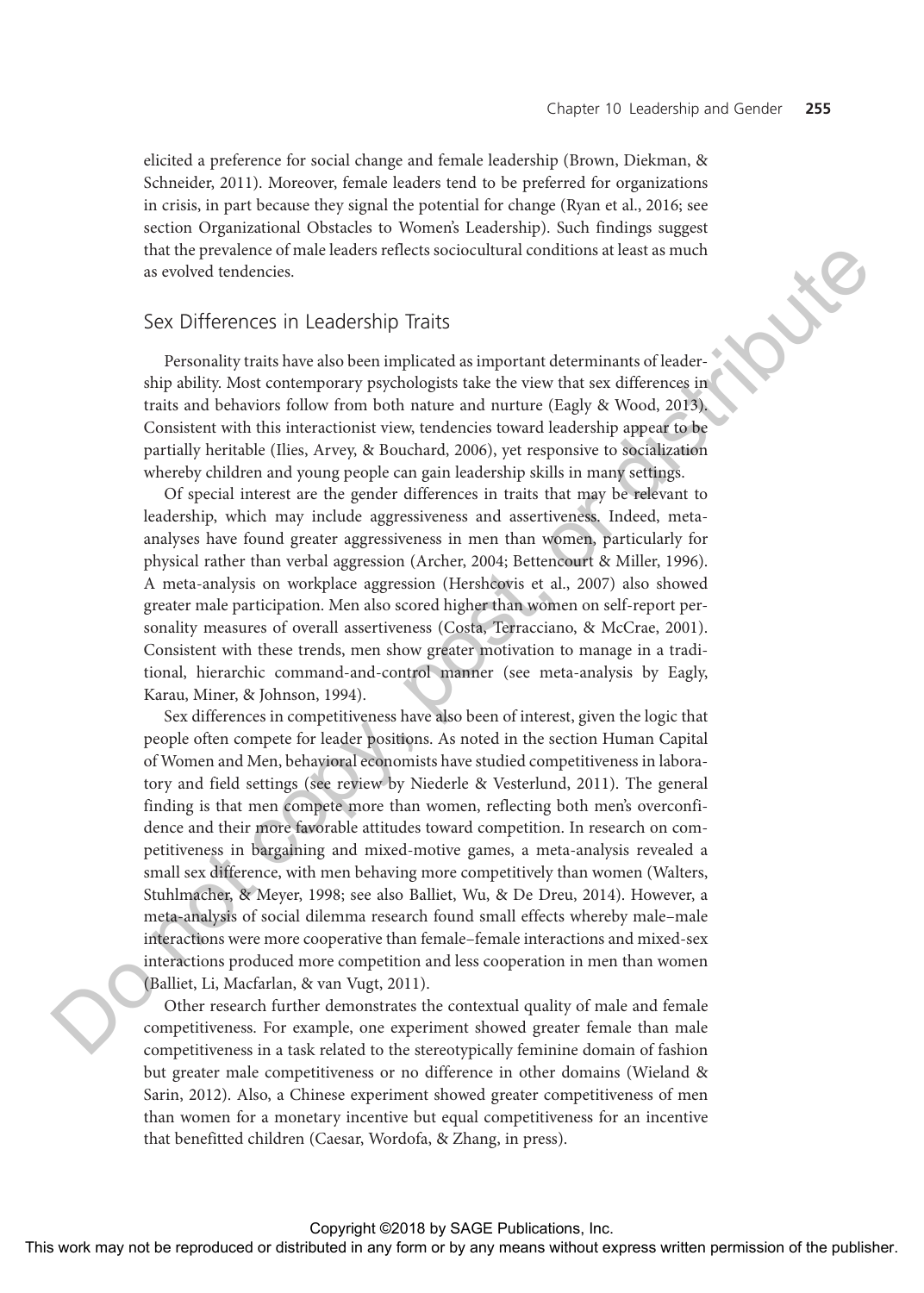Although findings on aggressiveness and competitiveness more often lean in the male than the female direction overall, there is little reason to believe that these qualities typically make leaders more effective. Physical aggression is hardly a means of advancement in modern professional organizations. Of course, verbal aggression, negative assertion, and competitiveness may facilitate leader emergence in some contexts. Yet characteristics akin to these dominating qualities, such as arrogance, self-centered ambition, or having an intimidating or abrasive style, are also known to derail leaders (Judge, Piccolo, & Kosalka, 2009).

Much research on the effects of personality on leadership has been focused on the five-factor model of personality, known as the Big Five (e.g., McCrae & Costa, 1987). A meta-analysis of studies assessing these traits' relations to leadership has shown that extraversion, openness to experience and, conscientiousness have small to moderate associations with leader emergence, and along with agreeableness, also relate to performing effectively as a leader. In contrast, neuroticism relates negatively to leader emergence and effectiveness (Judge, Bono, Ilies, & Gerhardt, 2002). Regression analyses demonstrated that leader emergence was most strongly predicted by extraversion and conscientiousness and leader effectiveness by extraversion and openness to experience; neuroticism and agreeableness were of little importance. Another meta-analysis found general intelligence also associated with leader emergence and also effectiveness (Judge, Colbert, & Ilies, 2004). ng mean that means we consider the rest or distributed in any form or by any means with the reproduced or distributed in any form or by any means with the publisher of the publisher or distributed in any form or between

And how do men and women fare in these traits? Comparing their traits suggests that neither sex has a clear overall advantage in leadership. A large crosscultural study found that women showed higher levels of neuroticism, extraversion, agreeableness, and conscientiousness, with differences ranging from moderate in the case of neuroticism to small for the other traits (Schmitt, Realo, Voracek, & Allik, 2008). Women and men do not differ in overall intelligence (Halpern, 2012). Thus, women have a disadvantage in neuroticism and an advantage in agreeableness, neither of which has much relevance to leadership. Women show more conscientiousness and extraversion, which do predict leadership.

For effective leadership, managerial experts typically advocate an androgynous mix of qualities that include negotiation, cooperation, diplomacy, team building, and inspiring and nurturing others. Under contemporary conditions, it is thus unlikely that effective leadership derives mainly from traditionally masculine command-and-control behaviors or that men's ascendance to elite leadership roles reflects their natural dominance. Therefore, we turn to the possibility of prejudice and discrimination.

# Prejudice and Discrimination Against Female Leaders

# Gender Discrimination

Economic studies show that human capital accounts for only a portion of the gender gaps in pay and advancement, suggesting that discrimination probably contributes to the unexplained gaps (Johnston & Lee, 2012; Mandel & Semyonov,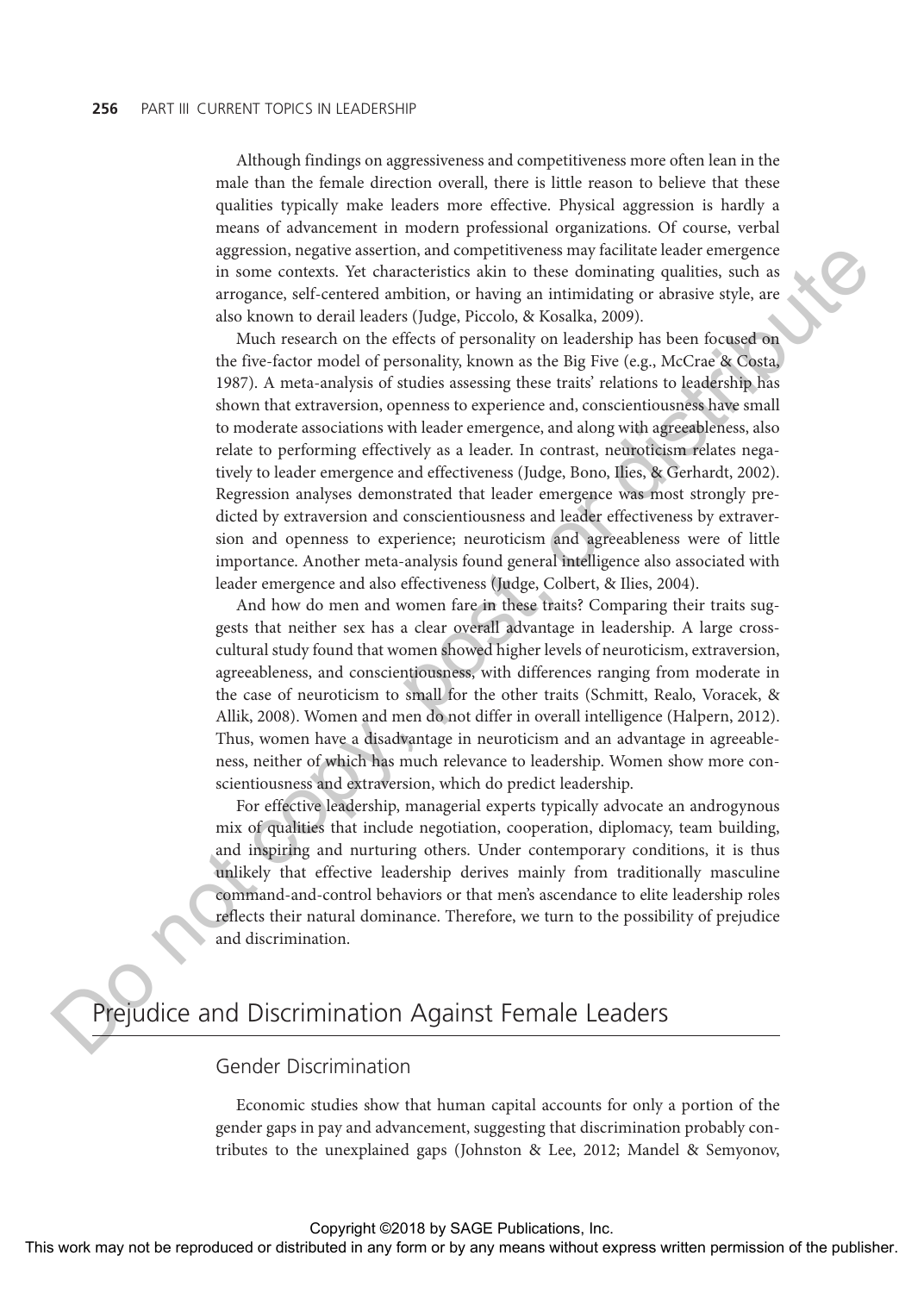2014). Lending credibility to claims of discrimination, a study of U.S. federal employees found that women had to have higher performance ratings than men to be promoted (Pema & Mehay, 2010). Moreover, studies showing a constant level of discrimination across organizational levels suggest that women face a steady attrition that yields fewer women at higher levels (e.g., Elliot & Smith, 2004).

Evidence of discrimination also comes from experiments that compare the evaluation of male and female job applicants with identical qualifications. Experiments involving actual hiring situations, in which employers evaluate applicants or job applications, show that men are favored for jobs providing higher status and wages and for male-dominated positions, whereas women are favored only for female-dominated jobs (see review by Riach & Rich, 2002). Other experiments involve simulated hiring decisions in which students, managers, or other participants evaluate female or male applicants who have identical résumés. A metaanalysis of 136 such studies revealed that male raters prefer men over women for male-dominated, female-dominated, and integrated jobs, with the biggest male advantage accorded for male-dominated jobs (Koch, D'Mello, & Sacket, 2015). Female raters did not favor either sex except for giving men an advantage for female-dominated jobs.

Organizational studies also reveal discrimination: A meta-analysis of such studies found that women performed as well as men but obtained fewer promotions and less income, especially in prestigious and male-dominated positions (Joshi, Son, & Roh, 2015). Similar results were obtained in another organizational meta-analysis showing that women received higher performance evaluations but were rated as less promotable (Roth, Purvis, & Bobko, 2012). And other experiments show that, even with comparable professional work experience, mothers but not fathers were targets of workplace discrimination (e.g., Correll, Benard, & Paik, 2007; Heilman & Okimoto, 2008). Finally, research shows that it is unlikely that female employees merely avoid authority positions because of family obligations (Corrigall & Konrad, 2006; Galinsky, Aumann, & Bond, 2008). Rather, discrimination may undermine women's ambition (see subsection Human Capital of Women and Men) and may underlie the gender gap in authority by providing women smaller gains in workplace authority than men for similar human capital investments and conferring fewer advantages in job autonomy, challenging work, and income (Mintz & Krymkowski, 2010; Schieman, Schafer, & McIvor, 2013). This may not be represented or the results of Social Society and the representation of the reproduced or distributed in any form or by any form or by any form or by any form or by any form or by any form or by any form or

# Stereotypes About Women, Men, and Leaders and the Double Bind

Discrimination against female leaders occurs mainly because people believe that women lack the capacity to be effective leaders. According to role incongruity theory, prejudice toward female leaders derives from gender roles—consensual beliefs about the attributes of women and men; these beliefs are either *descriptive*  expectations about what women and men are like or *injunctive* expectations about what women and men ought to be like (Eagly & Karau, 2002). Prejudice against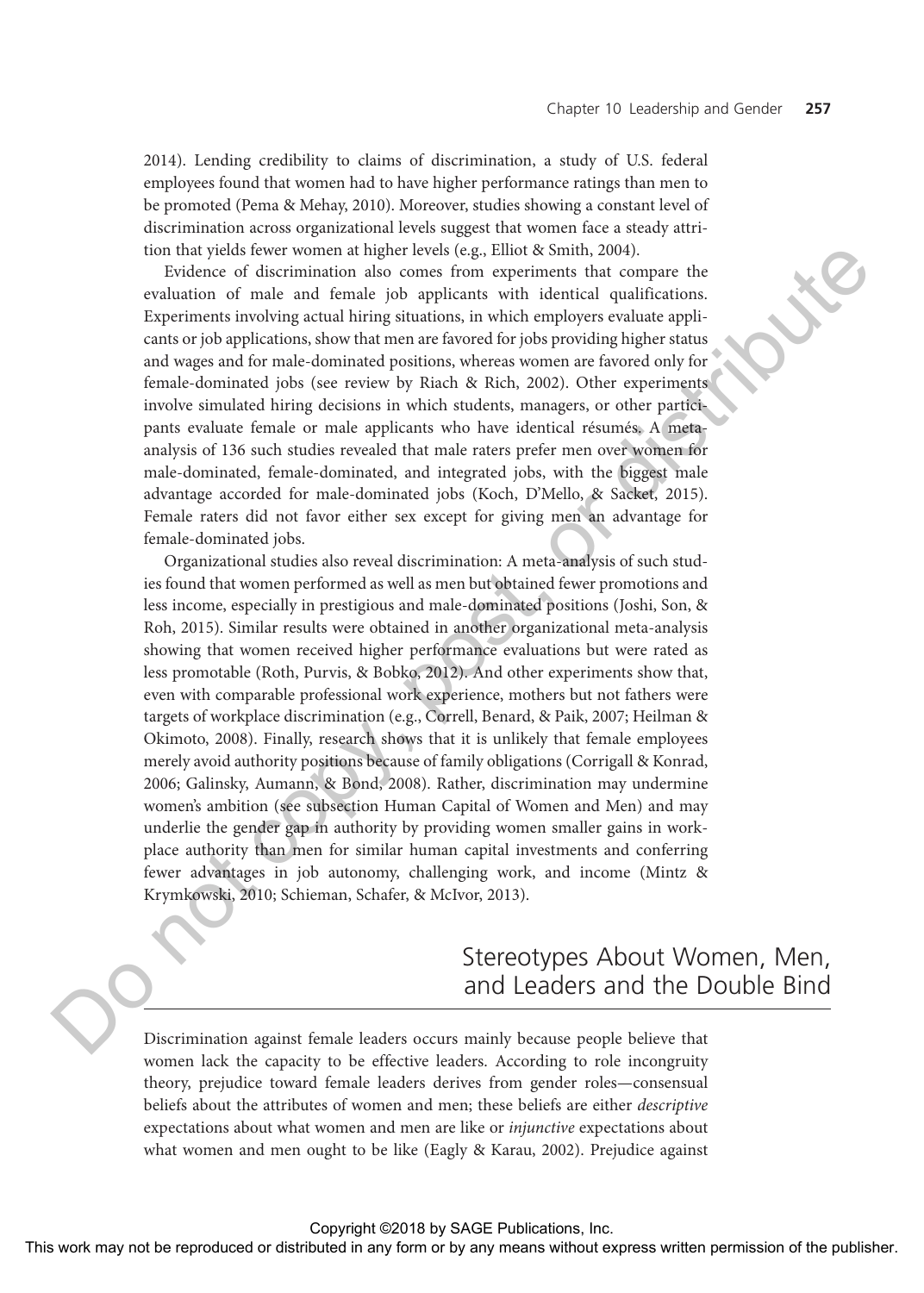women as leaders flows from the incongruity that people often perceive between the characteristics typical of women and the requirements of leader roles.

According to research in many nations, people expect men to be agentic assertive, dominant, competent, and authoritative—and women to be communal warm, supportive, kind, and helpful (e.g., J. E. Williams & Best, 1990). People also ascribe predominantly agentic qualities to leaders, making beliefs about leaders similar to beliefs about men, as Schein (1973) demonstrated in her "think manager, think male" studies. In Schein's studies, participants rated a man, a woman, or a successful leader on gender-stereotypical traits; correlational analyses then tested whether the leader traits were more similar to the traits of men or women. A metaanalytic review of studies in the think manager, think male paradigms (and two related paradigms) revealed that although the association of leadership and masculine characteristics has weakened over time, leaders continue to be perceived as more like men than women (Koenig et al., 2011), and especially in highly maledominated and higher-status leader roles. Prejudice is thus more likely when there is more incongruity between a leader role and the female gender role.

Stereotypes can be self-fulfilling. Thinking about negative portrayals of one's group can cause group members to become concerned about fulfilling the stereotype, and this concern can derail their performance in the stereotypic domain. For example, in one *stereotype threat* experiment, students viewed television commercials featuring female-stereotypic (vs. neutral) content (Davies, Spencer, & Steele, 2005). Women, but not men, exposed to the female-stereotypic portrayals expressed less preference for a leadership role versus a nonleadership role. Although stereotype threat usually undermines performance, other reactions are possible, such as distancing oneself from the threatened domain or even challenging the stereotype by behaving counterstereotypically (see review by Hoyt & Murphy, 2016).

Stereotypes bring women other unique challenges as leaders. On one hand, women are perceived as lacking the agency to be effective leaders; on the other hand, because of injunctive norms about female communion, female leaders are perceived as lacking sufficient warmth if they behave too agentically (Eagly & Carli, 2007). The challenge for women leaders is to balance the leader role's demand for agency and the female role's demand for communion, creating a *double bind*. As a result of the double bind, female leaders also face a *double standard*, such that for comparable levels of performance, female leaders overall receive somewhat lower evaluations than male leaders, especially in maledominated settings (see meta-analysis by Eagly, Makhijani, & Klonsky, 1992). In studies of military cadets (Boldry, Wood, & Kashy, 2001) and managers (Heilman, Block, & Martell, 1995), men received higher evaluations than women who performed equally well. Except in feminine settings, women must display greater evidence of skill than men to be considered equally competent (e.g., Biernat & Kobrynowicz, 1997; Carli, 1990). As a result, women have more difficulty influencing others (Carli, in press). The may approved by the relationship or the relationship and the relationship and the relationship and the relationship and the relationship and the relationship and the relationship and the relationship and the relation

These challenges that gender stereotypes produce for women leaders are often compounded by cultural stereotypes about race and ethnicity. These other stereotypes also contain some attributes disadvantageous for leadership—for example, African Americans are stereotyped as less competent, Hispanics as less ambitious,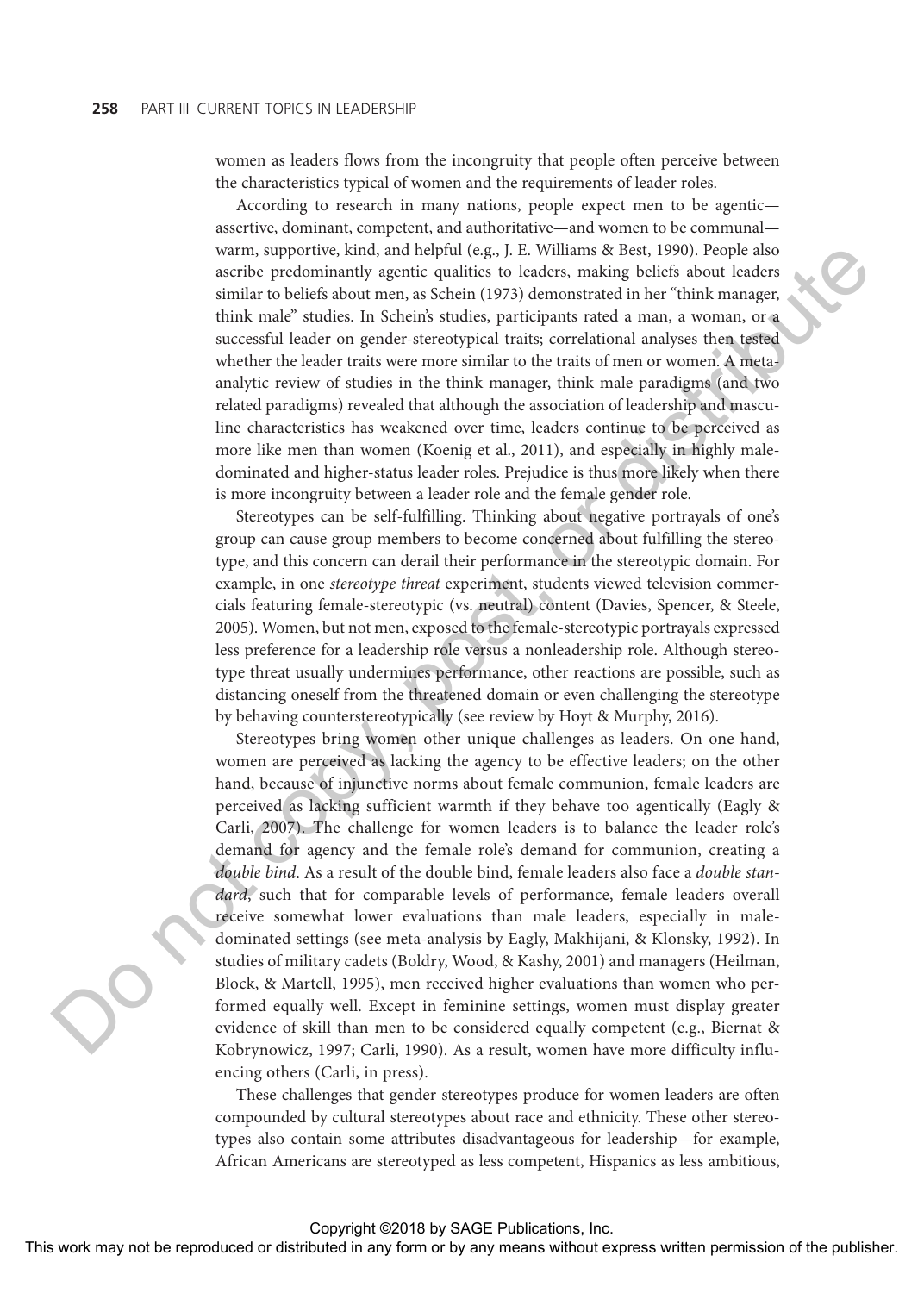and Asian Americans as less assertive (e.g., Gavami & Peplau, 2012). Minority women thus face different challenges than White women (see Rosette, Koval, Ma, & Livingston, 2016). White women are sometimes evaluated less favorably than Black women for comparable performance (Biernat & Sesko, 2013), although under conditions of poor performance, Black women may receive especially low ratings of competence (Rosette & Livingston, 2012).

# Restrictions on Women's Agency

Paradoxically, becoming prototypical of desirable leadership does not ordinarily protect women from prejudice. Unlike traditional women, who are considered warm and nice but not especially instrumentally competent, women who excel and display leadership are considered instrumentally competent but not particularly warm (Glick, Diebold, Bailey-Werner, & Zhu, 1997). This perceived gender-role violation can, in turn, lower evaluations of women in leadership roles.

Compared with men, women's ability to lead is more dependent on their adherence to a constricted range of behaviors (Carli, 1999). In particular, behaviors that convey dominance, negative assertion, self-promotion, or lack of warmth conflict with the communal demands of the female gender role and therefore interfere with female influence. For example, a meta-analytic review revealed that women are more influential using communal rather than agentic influence tactics, but men were equally influential regardless of type of tactic used (Smith et al., 2013). Another meta-analysis demonstrated that people dislike explicit displays of dominance in women more than in men but react more favorably to subtle displays (see meta-analysis by M. J. Williams & Tiedens, 2016). Moreover, competent behavior yields greater benefits for men than women (Biernat, Tocci, & Williams, 2012; Brescoll, 2011). In general, women in powerful positions are seen as less legitimate than their male counterparts, triggering consequences such as reduced cooperation (see review by Vial, Napier, & Brescoll, 2016). distinct of the rest in any free the specially low arrings of competence Dotertes's Lyocating produced of distribution dotes were considered by a set of the publisher of the rest or by any means were considered in any mean

Although both men and women have been found to be more critical of female than male leaders, this tendency is stronger among men than women. Data from 31 countries show that men endorse sexist attitudes more than women do (Napier, Thorisdottir, & Jost, 2010). Men, more than women, associate leadership with masculine traits (Koenig et al., 2011), give less favorable evaluations to female than male leaders (Eagly et al., 1992; Eagly et al., 1995), and are less inclined to hire women (Koch et al., 2015).

One way that women can increase their likableness and thereby increase their influence with men is to "feminize" their behavior by increasing their interpersonal warmth. Warm women are better liked, which results in their increased influence (Carli, in press). Female leaders may therefore display an amalgam of agentic and communal qualities to gain influence and lead effectively. In one experiment, female leaders had to show both communion and agency to be seen as effective, whereas male leaders needed to show only agency (Johnson, Murphy, Zewdie, & Reichard, 2008). Pressures on women leaders to conform to gender roles likely contribute to women's motivation to avoid autocratic forms of leadership and their reliance on more democratic and transformational leadership styles.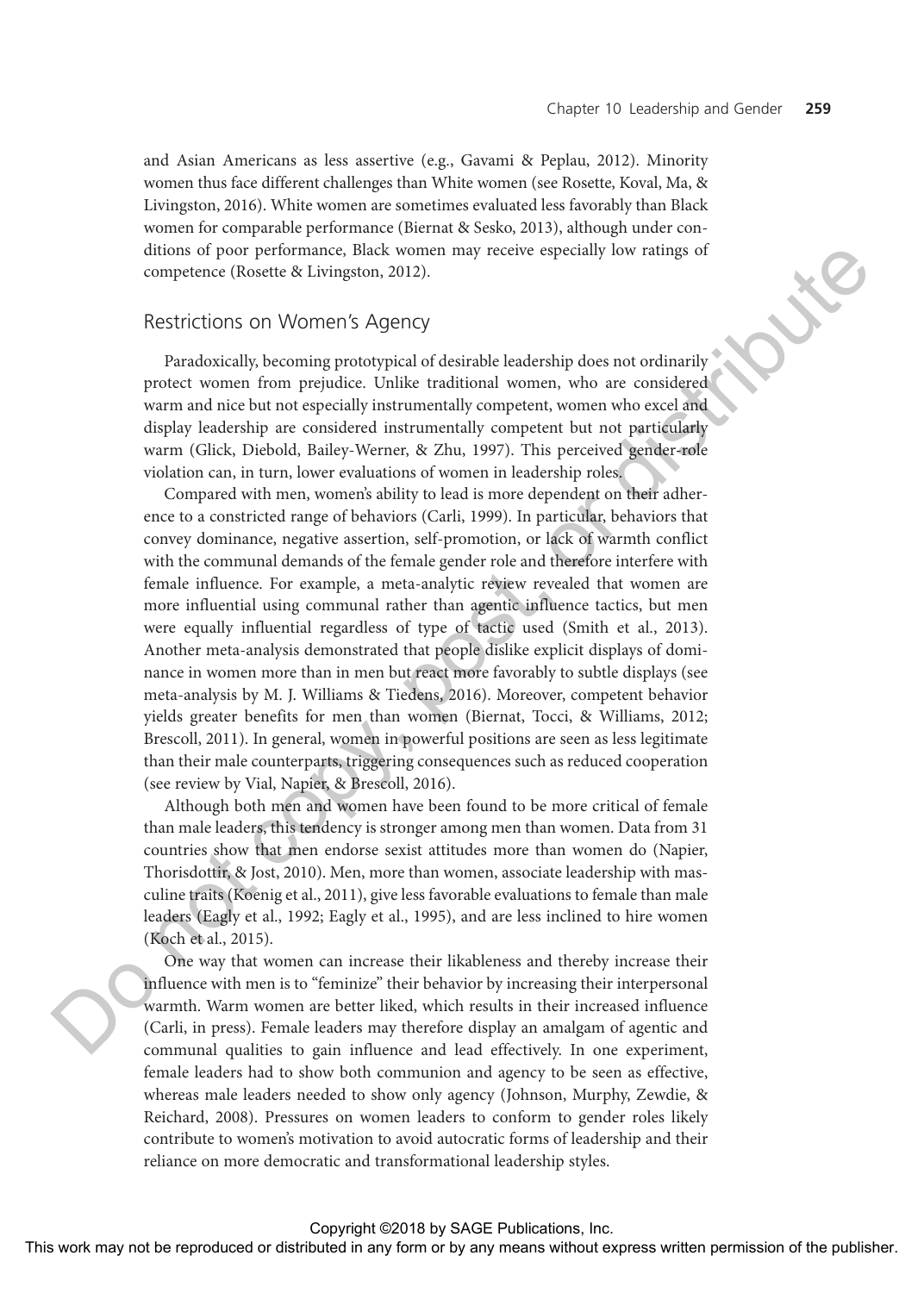In summary, gender roles cause people to expect and prefer women to be communal, creating a double bind for female leaders, who must demonstrate exceptional competence to be seen as equal in ability to men and must also avoid threatening others with dominance and lack of warmth. Thus, Chancellor Angela Merkel finesses the double bind with her calm, even-tempered style that is free of the bombast and macho posturing of her predecessor, Gerhard Schroeder. That Schroeder could maintain his leadership with such a style illustrates men's freedom from backlash for dominance. Nor are men penalized for exhibiting moderate communality, creating an advantage for them because they can display a wider range of behaviors, tailoring their leadership style to the demands of the situation. Moreover, men's greater resistance to female leadership also slows women's advancement to higher levels of leadership. Research thus provides strong evidence that stereotypes are a major factor accounting for women's rarity in elite leadership roles.

# Organizational Obstacles to Women's Leadership

Because men have traditionally held positions of authority, organizations are structured to suit the life experiences of men. Consequently, organizations often establish norms that appear on the surface to be gender-neutral, but that inherently advantage men (e.g., Martin, 2003). In particular, many organizations have increased demands on their managerial and professional workforce, requiring long hours and personal sacrifices. Such demands implicitly presume an ideal employee that fits a traditional male image, with few outside responsibilities and complete devotion to the organization (J. C. Williams, Berdahl, & Vandello, 2016).

These changes have increased the prevalence of *extreme jobs* among professionals and managers that require very long hours of demanding work (Hewlett, 2007) and pressures to work longer and faster, to foreswear breaks, to travel a lot, and to be available 24/7 (McCann, Morris, & Hassard, 2008). These demands are especially pronounced in high-status executive and professional positions, where long hours lead to faster advancement and higher pay (Cha & Weeden, 2014). As a result, people employed in management and related fields usually work longer than average hours (U.S. Bureau of Labor Statistics, 2015a, Table 5). Rewarding employees for long hours presents a particular challenge to women, who have the bulk of domestic responsibilities (Gascoigne, Parry, & Buchanan, 2015). With their fewer domestic duties and more leisure time, men find it easier to commit to such extreme jobs. We the free or distribution of the relations with the relation of the relation of the relation of the relation of the relation of the relation of the state of the control of the publisher. This can be relative to the pub

These problems are most serious among women in high-intensity careers. Men have less pressure, given that they often have wives who are not employed. Even at high levels, female executives and professionals often have considerable family responsibilities that create stresses in meeting ideal employee standards. An example is Anne-Marie Slaughter's much-discussed article in *The Atlantic,* "Why Women Can't Have It All," which recounted her travails in balancing the demands of a highlevel U.S. State Department position with her responsibilities toward her husband and two young sons (Slaughter, 2012).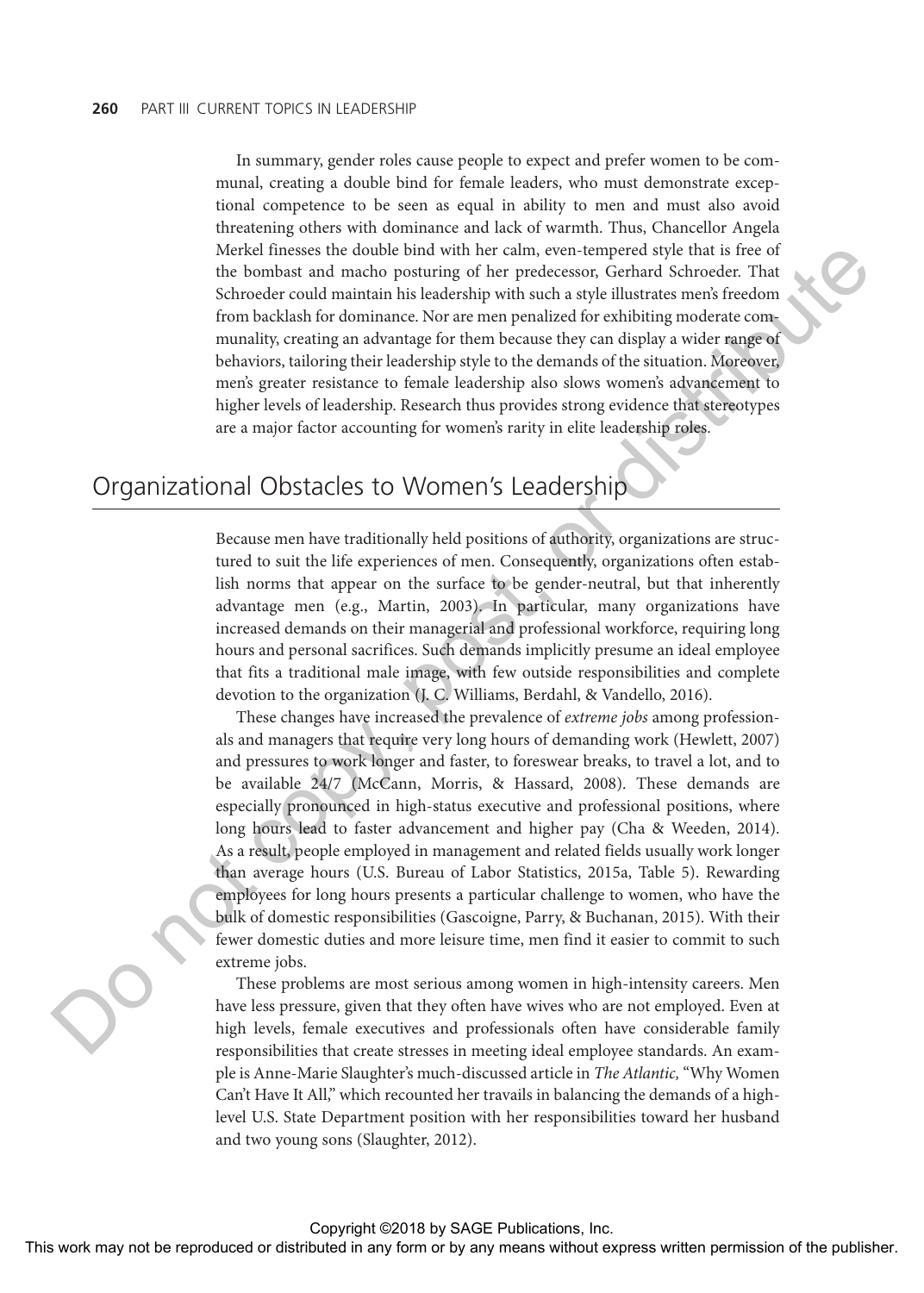Fathers also report stresses in reconciling their jobs with their family life because they generally profess a desire to devote equal effort to their families and their jobs (Harrington, Van Deusen, & Humberd, 2011). Nevertheless, a common division of labor is what J. C. Williams et al. (2016) label the *neo-traditional family,* defined by the father having a big, demanding job and the mother having a less timeconsuming job allowing her to undertake more domestic work and thus support his career. Ambivalence about mothers' high-intensity careers is reflected in a Pew survey, revealing that 70% of respondents endorsed full-time employment for fathers of young children, compared with only 12% for mothers (Parker, 2015).

Women's greater family responsibilities can also undermine their ability to form work-related networks, which depend on socializing at bars and restaurants after work and through activities such as golfing or attending sports events. Regardless of whether women are welcome in such venues, mothers no doubt find that such activities interfere with time with their children. Consequently, women have less access to powerful career networks than men do (Burt, 1998; Dreher & Cox, 1996). Yet having networks and mentors is associated with increased salary and promotions (see meta-analysis by Ng, Eby, Sorensen, & Feldman, 2005). Thus, women's relative lack of social capital impedes their leadership opportunities.

Women face other challenges in traditional male corporate cultures. Female executives have reported difficulty fitting in with the culture of their organizations and obtaining developmental work assignments and international travel opportunities (e.g., Hoobler, Lemmon, & Wayne, 2014; Lyness & Thompson, 2000). Part of the reason why women advance less rapidly than men is they receive fewer challenging developmental assignments (King et al., 2012). Mirroring this phenomenon, in an experiment in which pairs of men and women negotiated about working on challenging or easy assignments, women were equally interested in the challenging work but ultimately received less of it than the men did (De Pater et al., 2009). For farther horizontal controlled or distributed in any far-measure in any form or by any means with the reproduced or the publisher of the publishers were also that the publishers were also the publishers of the publishe

In general, managers view female employees as having less career motivation than male employees and treat them accordingly (Hoobler et al., 2014). Therefore, it is not surprising that corporate women more than men exit corporations or shift into staff management roles instead of the line management roles that typically lead to senior management (Barsh & Yee, 2012). However, women are more often given highly risky, high-level assignments where they are likely to fail, a phenomenon known as the *glass cliff* (see review by Ryan et al., 2016). Consequently, women are denied achievable challenging assignments but receive more ill-fated assignments that are unlikely to advance their careers.

Given in-group favoritism, it might be that women fare better in organizations in which women have more decision-making power. Providing evidence that senior women benefit the advancement of female subordinates, one national sample of 20,000 U.S. firms found that the percentage of women in senior management predicted subsequent increases in the percentage of women in middle management (Kurtulus & Tomaskovic-Devey, 2012). Yet other studies have produced inconsistent findings (see review by Kunze & Miller, 2014). Moreover, not all senior women are equally supportive of female subordinates: Some are *queen bees,* who distance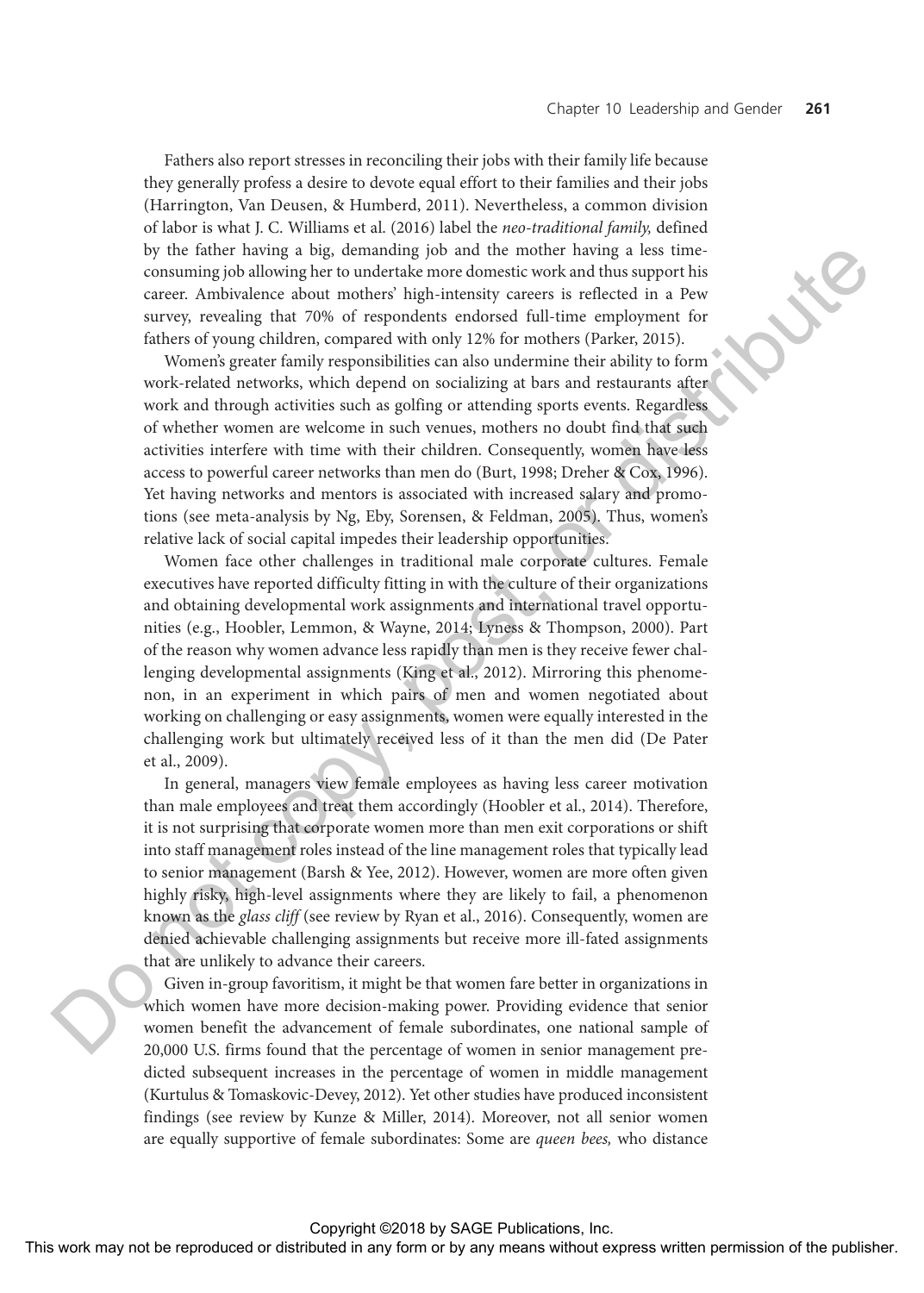themselves from junior women (Derks, Van Laar, & Ellemers, 2016). Although this behavior exacerbates gender inequality, it appears to be a response to existing gender discrimination and the social identity threats experienced by token female leaders.

In conclusion, organizational structure and culture implicitly favor men. Because men typically lack women's domestic duties, men can more easily satisfy the corporate demands for long work hours and continuous availability. Corporate cultures and male networks are also often unwelcoming to women, undermining their ability to create valuable social capital on the job. And women have difficulty obtaining desirable assignments with advancement potential. These obstacles discriminate against women and contribute to their relative absence from leadership positions. The Rise capacity discrete three rest may not be reproduced in any form or by any form or by any form or by any form or by any means with the state of the publisher. So the representation of the publisher and the publishe

# The Rise and Future of Female Leaders

Despite barriers, women are rising into leadership roles in many nations, and not merely into lower and midlevel roles, but slowly into visible roles at the tops of organizations and governments. Powerful women such as Angela Merkel, Janet Yellen, and Christine Lagarde now receive routine coverage in the popular media. We now discuss the changes that have enabled at least some women to rise into leadership roles that women have very rarely occupied in the past.

One important factor in women's rise is their increasing educational advantage relative to men that we noted earlier. Also, the domestic division of labor has changed, with housework and childcare shared more equally by women and men (Bianchi, 2011). This shift reflects changing attitudes about family and employment roles. Endorsement of traditional gender roles in the United States is at an all-time low, especially among younger Americans (Galinsky et al., 2008).

Women and men have converged considerably in employment and income: Whereas in 1973, 79% of men and 45% of women were in the labor force, by 2015, those percentages were 69% and 57%, respectively (U.S. Bureau of Labor Statistics, 2016, Table 2). Furthermore, in 38% of married couples, the highest percentage ever, women are the primary or sole wage earners (U.S. Bureau of Labor Statistics, 2015b, Table 26).

As women shift more of their time from domestic labor to paid labor, they assume the personal characteristics required to succeed in these new roles (Eagly & Wood, 2012). Research tracking sex differences over time reveals that as women have entered formerly male-dominated roles, they have become more agentic, and increasingly assertive, dominant, risk-taking, and interested in science, math, and engineering (see review by Wood & Eagly, 2012).

The qualities that now are seen as characteristic of good leadership have become more androgynous over time, incorporating more feminine, communal qualities (see Koenig et al., 2011). These new themes reflect organizational environments marked by accelerated technological growth, increasing workforce diversity, and a weakening of geopolitical boundaries. Leadership experts now recommend that leaders employ more communal qualities: democratic relationships, participatory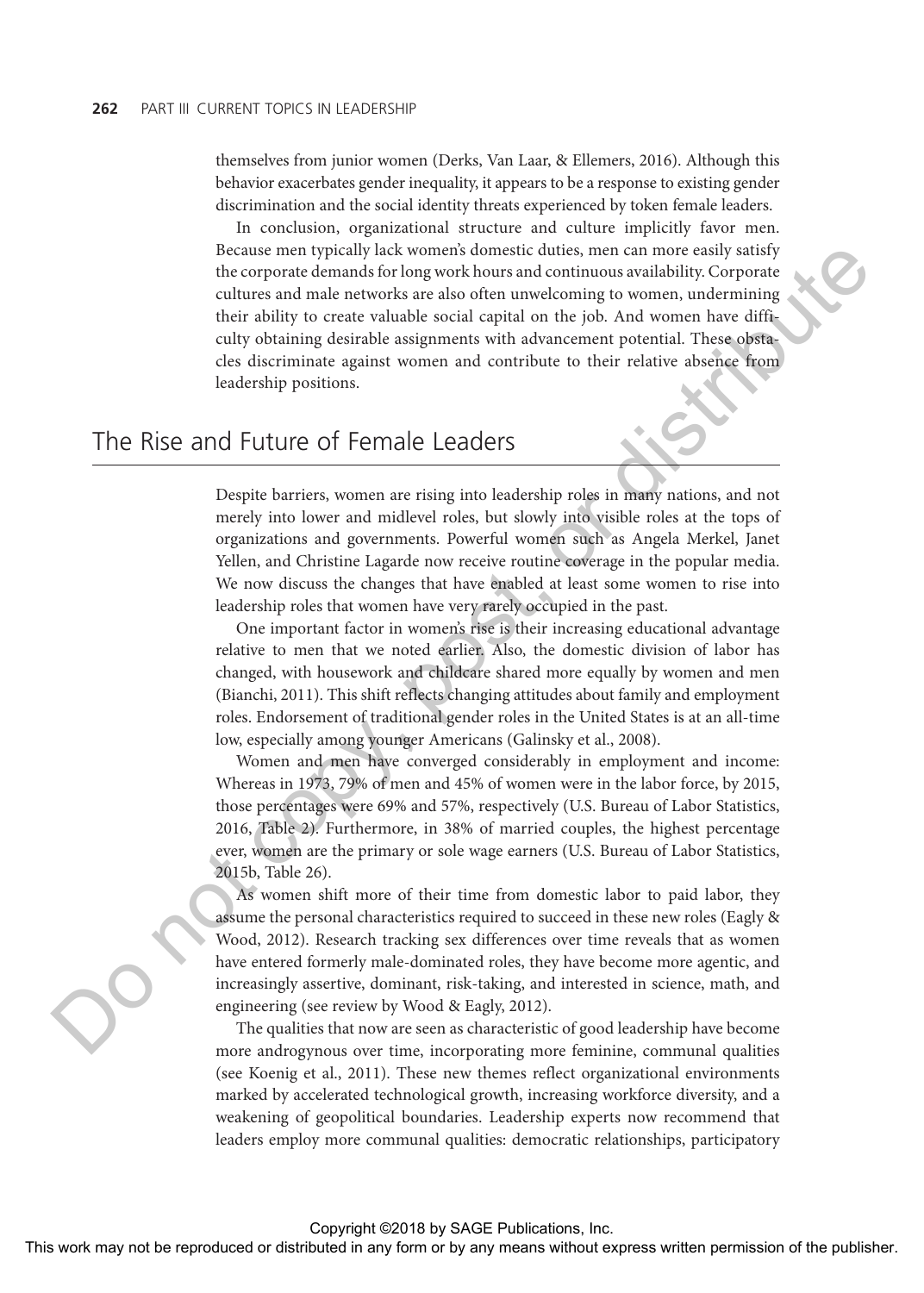decision making, delegation of responsibility, developing subordinates, and relying on team-based skills (e.g., Kanter, 1997; Lipman-Blumen, 2000).

If women have become more masculine and leader roles more feminine, could characteristics ascribed to women eventually match leadership roles as well as those ascribed to men? We think so, but as we have shown, gender prejudice and discrimination have diminished but not disappeared. People still associate leadership more strongly with male than female traits. Women's agency is still met with resistance, particularly in male-dominated and traditionally masculine settings. The domestic division of labor remains unequal, and women continue to earn less and advance more slowly. Moreover, effective leadership in some situations may favor an authoritative, directive approach, which may elicit backlash and be risky for women.

Still, organizations are experimenting with a wide range of reforms, such as family-oriented work-life practices, to achieve greater gender diversity in their managerial ranks. These practices, especially family-friendly leave arrangements and direct provision of services (e.g., childcare or eldercare) can have positive effects, but generally only after a substantial time lag and only in some organizational contexts (see Kalysh, Kulik, & Perera, 2016). Moreover, the potential benefits of family-friendly reforms are often countered by *flexibility stigma*—negative reactions against those who take advantage of such practices (e.g., J. C. Williams et al., 2016), and this can result in underuse of these benefits. In response, some organizations have attempted to destigmatize options such as flextime and flexplace. Others have focused on making work practices more efficient to shorten long work weeks (J. C. Williams et al., 2016) or on reducing employee's gender stereotypes through education and diversity training (e.g., Carnes et al., 2015). Still other interventions, often based on government mandates, modify selection and promotion procedures to increase the representation of women and minorities. Examples include mandating affirmative action, goal-setting targets, reporting requirements, and the institution of quotas. These policies usually do increase female leadership, but can have unintended effects (see Sojo, Wood, Wood, & Wheeler, 2016). Companies sometimes take actions to avoid being included in the mandate. Also, such interventions can stigmatize the women targeted to benefit from them, antagonize those who do not benefit from them, and foster stresses in work groups (e.g., Heilman & Haynes, 2006). Finally, research is required to determine which interventions are most effective and under what conditions (e.g., Dobbin, Schrage, & Kalev, 2015). The control of the relationship or the relationship or the relationship or the relationship or the relationship or the relationship of the relationship of the relationship of the publisher. This we also the publisher and t



The rise of women into elite leadership roles has gained momentum in recent years. In progressive circles, female leaders have come to symbolize modernity and future-oriented leadership. For example, when Justin Trudeaux, prime minister of Canada, was asked why he chose equal numbers of women and men for his cabinet, he replied, "Because it's 2015" (Editorial Board, 2015). Although the effects of increased female leadership are not fully understood, the addition of women greatly increases the pool of leadership talent. Therefore, both the rationality of bureaucratic organizations in capitalist societies and the fundamental fairness that is highly valued in democratic societies should facilitate women's increasing entry into the ranks of leaders in the future.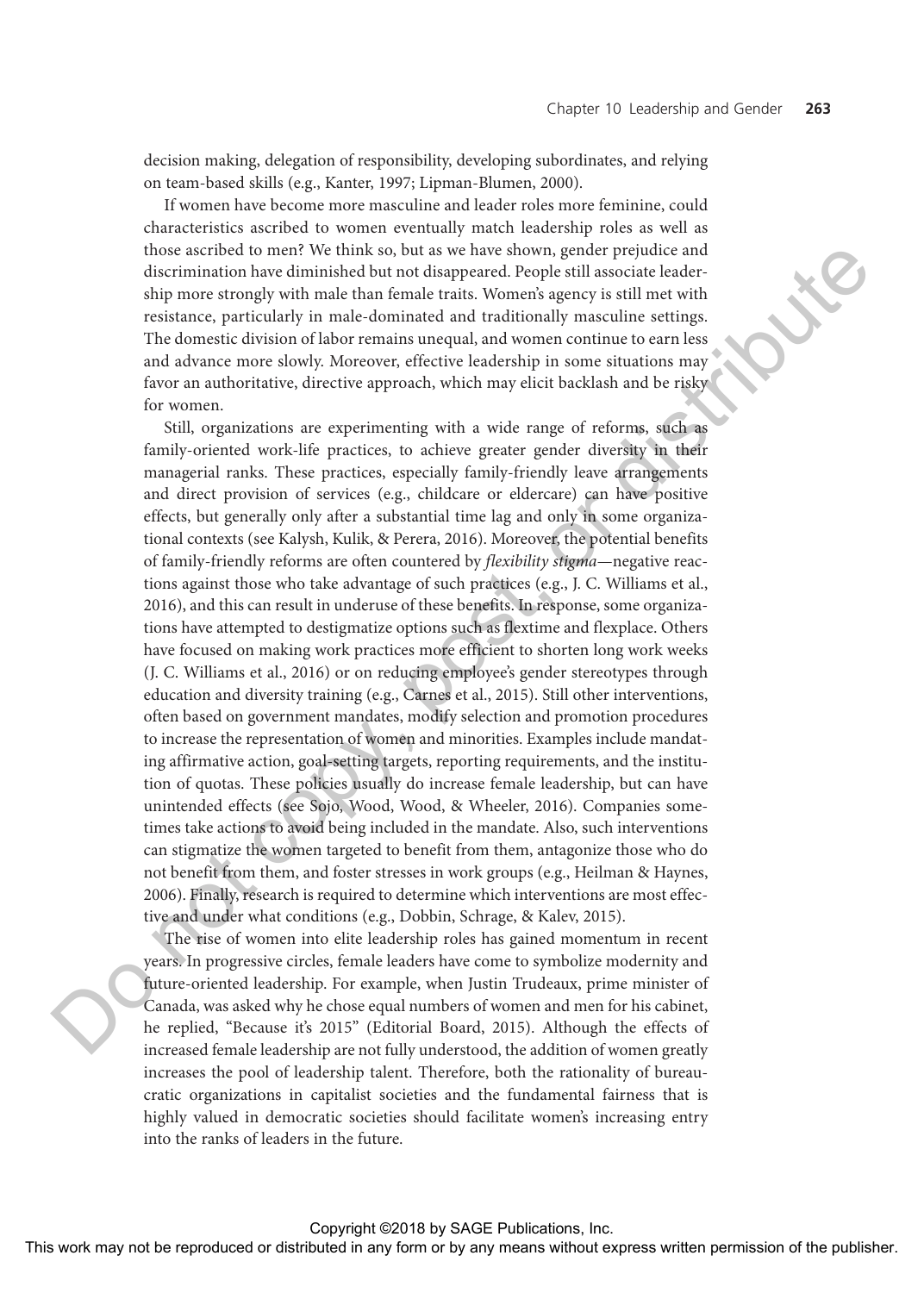### **Discussion Questions**

- 1. What can employers do to reduce conflicts between family obligations and workplace responsibilities?
- 2. What popular images are there in the media of male and female leaders? Are there more images of male than female leaders? Have these images changed over time?
- 3. How can the double bind be addressed beyond encouraging women to lead with a mix of masculine and feminine qualities? Can people be educated about gender stereotypes and the challenges that women leaders face? of main them between leaders in any form or by any determined in any form or by any form or by any form or by any means we could be reproduced to produce the publisher contents were also contents to the contents of the di
	- 4. Imagine that you had to make the case for more women in positions of authority to organizational leaders and male coworkers. What arguments would you make?

### **Recommended Readings**

- Bohnet, I. (2016). *What works: Gender equality by design*. Cambridge, MA: Harvard University Press.
- Eagly, A. H., & Carli, L. L. (2007). Women and the labyrinth of leadership. *Harvard Business Review, 85,* 62–71.
- Glass, C., & Cook, A. (2016). Leading at the top: Understanding women's challenges above the glass ceiling. *The Leadership Quarterly, 27*, 51–63.
- Sanchez-Hucles, J. V., & Davis, D. D. (2010). Women and women of color in leadership: Complexity, identity, and intersectionality. *American Psychologist, 65,* 171–181.
- Williams, J., & Dempsey, R. (2014). *What works for women at work: Four patterns working women need to know*. New York, NY: New York University Press.

# **Recommended Case Studies**

- **Case:** Gentile, M. (1994). *Anne Livingston and Power Max Systems.* Boston, MA: Harvard Business School Publishing.
- **Case:** Kantor, J. (2013, September 7). Harvard Business School case study: Gender equity. *New York Times.* Retrieved from http://www.nytimes.com/

### **Recommended Video**

• Tomasdottir, A. (2010). Halla Tomasdottir: A feminine response to Iceland's financial crash. http:// www.ted.com/talks/halla\_tomasdottir?language=en

### **References**

- Abendroth, A., Maas, I., & van der Lippe, T. (2013). Human capital and the gender gap in authority in European countries. *European Sociological Review*, *29*, 261–273.
- Adams, R. B. (2016). Women on boards: The superheroes of tomorrow? *The Leadership Quarterly, 27*(3), 371–386.
- Adams, R. B., & Ferreira, D. (2009). Women in the boardroom and their impact on governance and performance. *Journal of Financial Economics*, *94*, 291–309.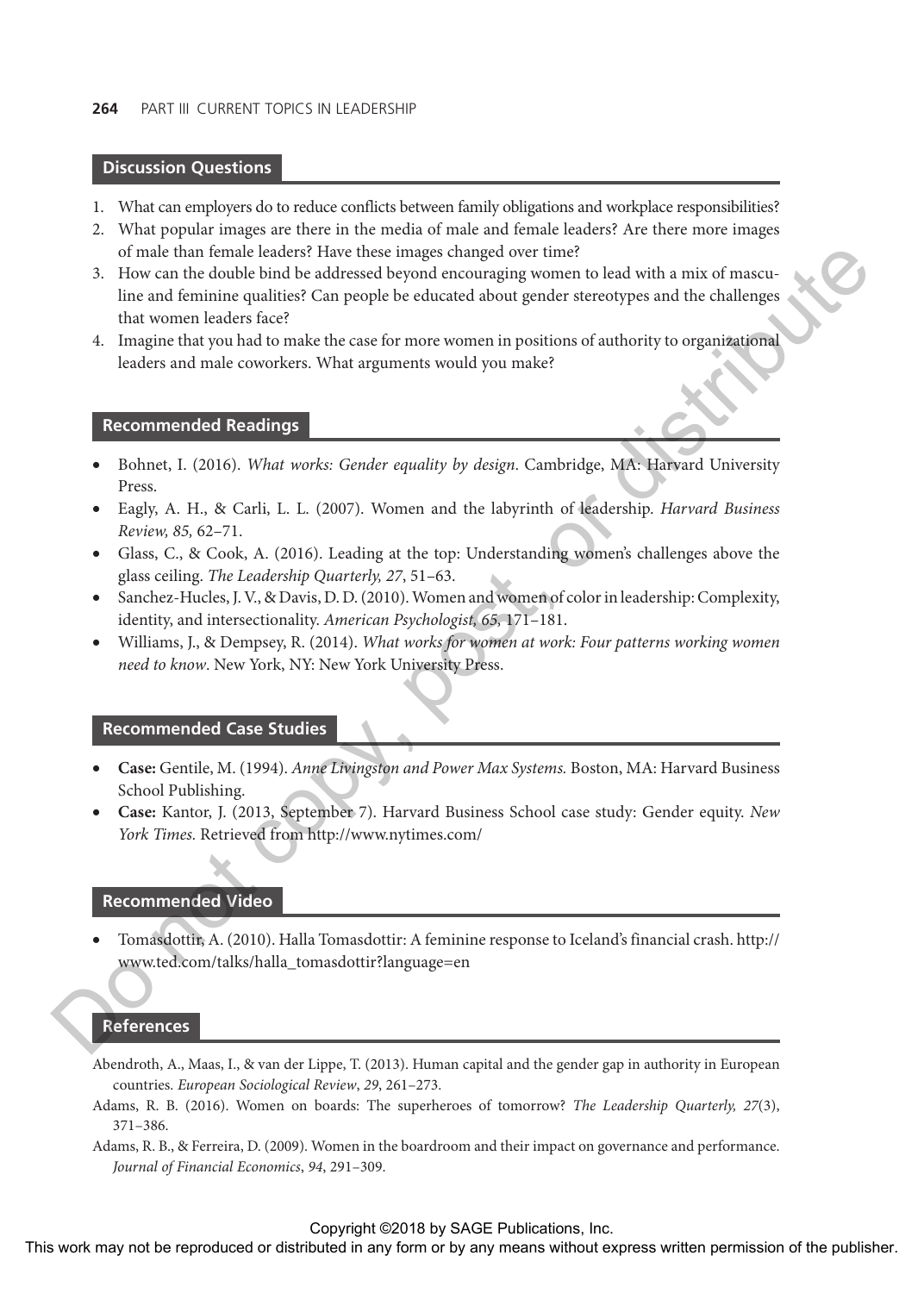- American Student Government Association. (2016). *SG database: Percentage of women serving in collegiate student governments nationwide.* Retrieved from http://www.asgaonline.com/
- Ames, D. R., & Flynn, F. J. (2007). What breaks a leader? The curvilinear relation between assertiveness and leadership. *Journal of Personality and Social Psychology*, *92*, 307–324.
- Antonakis, J., Avolio, B. J., & Sivasubramaniam, N. (2003). Context and leadership: An examination of the ninefactor full-range leadership theory using the Multifactor Leadership Questionnaire. *The Leadership Quarterly, 14,* 261–295. The contributed in any form or between  $\tau$  and  $\tau$  and  $\tau$  and  $\tau$  any form or by any means with  $\tau$  and  $\tau$  any means with  $\tau$  and  $\tau$  and  $\tau$  and  $\tau$  and  $\tau$  and  $\tau$  and  $\tau$  and  $\tau$  and  $\tau$  and  $\tau$  and
	- Antonakis, J., Bendahan, S., Jacquart, P., & Lalive, R. (2010). On making causal claims: A review and recommendations. *The Leadership Quarterly, 21*, 1086–1120.
	- Archer, J. (2004). Sex differences in aggression in real-world settings: A meta-analytic review. *Review of General Psychology, 8,* 291–322.
	- Balliet, D., Li, N. P., Macfarlan, S. J., & van Vugt, M. (2011). Sex differences in cooperation: A meta-analytic review of social dilemmas. *Psychological Bulletin*, *137*, 881–909.
	- Balliet, D., Wu, J., & De Dreu, C. K. W. (2014). Ingroup favoritism in cooperation: A meta-analysis. *Psychological Bulletin*, *140*, 1556–1581.
	- Barsh, J., & Yee, L. (2012). *Unlocking the full potential of women at work*. Retrieved from http://www.mckinsey .com/business-functions/organization/our-insights/unlocking-the-full-potential-of-women-at-work
	- Bass, B. M. (1998). *Transformational leadership: Industry, military, and educational impact.* Mahwah, NJ: Lawrence Erlbaum.
	- Bertrand, M., Goldin, C., & Katz, L. F. (2010). Dynamics of the gender gap for young professionals in the financial and corporate sectors. *American Economic Journal: Applied Economics*, *2*, 228–255.
	- Bettencourt, B. A., & Miller, N. (1996). Gender differences in aggression as a function of provocation: A metaanalysis. *Psychological Bulletin, 119,* 422–447.
	- Bianchi, S. M. (2011). Family change and time allocation in American families. *The Annals of the American Academy of Political and Social Science, 638,* 21–44.
	- Biernat, M., & Kobrynowicz, D. (1997). Gender- and race-based standards of competence: Lower minimum standards but higher ability standards for devalued groups. *Journal of Personality and Social Psychology, 72,* 544–557.
	- Biernat, M., & Sesko, A. K. (2013). Evaluating the contributions of members of mixed-sex teams: Race and gender matter. *Journal of Experimental Social Psychology, 49*, 471–476.
	- Biernat, M., Tocci, M. J., & Williams, J. C. (2012). The language of performance evaluations: Gender-based shifts in content and consistency of judgment. *Social Psychology and Personality Science, 3*, 186–192.
	- Blau, F. D., & DeVaro, J. (2007). New evidence on gender differences in promotion rates: An empirical analysis of a sample of new hires. *Industrial Relations: A Journal of Economy and Society*, *46*, 511–550.
	- Blau, F. D., & Kahn, L. M. (2013). Female labor supply: Why is the United States falling behind? *American Economic Review, 103,* 251–256.
	- Boehm, C. (1999). *Hierarchy in the forest.* Cambridge, MA: Harvard University Press.
	- Boldry, J., Wood, W., & Kashy, D. A. (2001). Gender stereotypes and the evaluation of men and women in military training. *Journal of Social Issues, 57,* 689–705.
	- Brescoll, V. L. (2011). Who takes the floor and why: Gender, power, and volubility in organizations. *Administrative Science Quarterly, 56*, 622–641.
	- Brown, E. R., Diekman, A. B., & Schneider, M. C. (2011). A change will do us good: Threats diminish typical preferences for male leaders. *Personality and Social Psychology Bulletin*, *73,* 930–941.
	- Bruggeman, P., & Chan, H. (2016, March). *Minding the gap: Tapping the potential of women to transform business*. Reston, VA: GMAC Research Reports. Retrieved from http://www.gmac.com/
	- Burt, R. S. (1998). The gender of social capital. *Rationality and Society, 10,* 5–46.

Buss, D. M. (2016). *Evolutionary psychology: The new science of the mind* (5th ed.). New York, NY: Routledge.

- Byron, K., & Post, C. (2016). Women on boards of directors and corporate social performance: A meta-analysis. *Corporate Governance: An International Review*, *24*, 448–442.
- Caesar, A., Wordofa, F., & Zhang, Y. J. (in press). Competing for the benefit of offspring eliminates the gender gap in competitiveness. *Proceedings of the National Academy of Sciences.*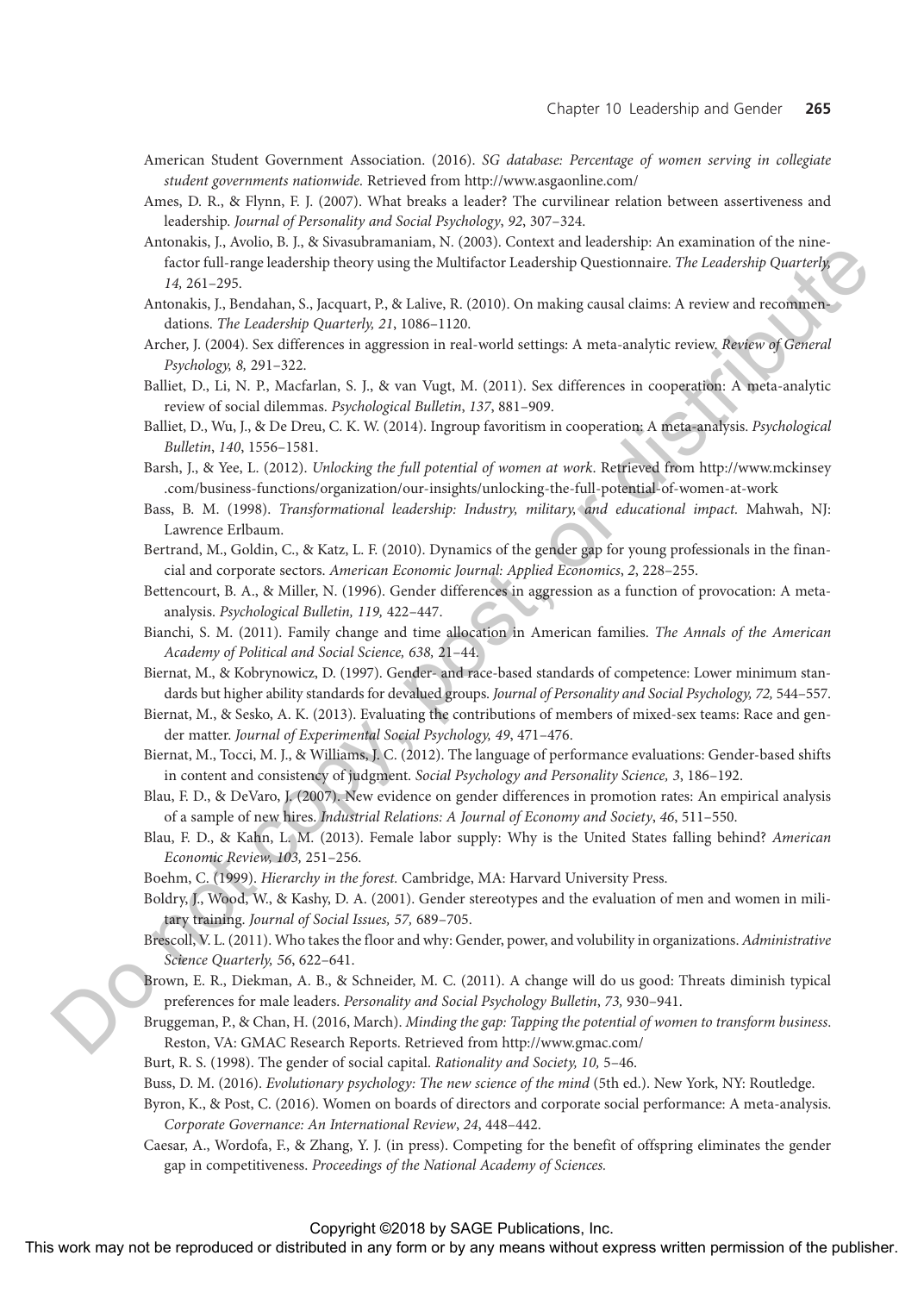- Carli, L. L. (1990). Gender, language, and influence. *Journal of Personality and Social Psychology, 59,* 941–951.
- Carli, L. L. (1999). Gender, interpersonal power, and social influence. *Journal of Social Issues, 55,* 81–99.
- Carli, L. L. (in press). Social influence and gender. In K. Williams & S. Harkins (Eds.), *Oxford handbook of social influence*. Oxford, UK: Oxford University Press.
- Carnes, M., Devine, P. G., Manwell, L. B., Byars-Winston, A., Fine, E., Ford, C. E., . . . Sheridan, J. (2015). The effect of an intervention to break the gender bias habit for faculty at one institution: A cluster randomized, controlled trial. *Academic Medicine*, *90*, 221–230.
- Catalyst. (2016, February 3). Knowledge center: Women in S&P 500 companies. Retrieved from http://www .catalyst.org/knowledge/women-sp-500-companies
- Center for American Women and Politics. (2016). *Levels of office.* Retrieved from http://www.cawp.rutgers.edu/ history-women-us-congress
- Cha, Y., & Weeden, K. A. (2014). Overwork and the slow convergence in the gender gap in wages. *American Sociological Review*, *79*, 457–484.
- Christensen, M. I. (2016). *Worldwide guide to women in leadership.* Retrieved from http://www.guide2 womenleaders.com/Female\_Leaders.htm
- Coffman, J., & Neuenfeld, B. (2014). Everyday moments of truth: Frontline managers are key to women's career aspirations*.* Retrieved from http://www.bain.com/
- Comeig, I., Grau-Grau, A., Jaramillo-Gutiérrez, A., & Ramírez, F. (2015). Gender, self-confidence, sports, and preferences for competition. *Journal of Business Research*, *69*, 1418–1422.
- Correll, S. J., Benard, S., & Paik, I. (2007). Getting a job: Is there a motherhood penalty? *American Journal of Sociology, 112,* 1297–1338.
- Corrigall, E. A., & Konrad, A. M. (2006). The relationship of job attribute preferences to employment, hours of paid work, and family responsibilities: An analysis comparing women and men. *Sex Roles, 54,* 95–111.
- Costa Jr, P. T., Terracciano, A., & McCrae, R. R. 2001. Gender differences in personality traits across cultures: Robust and surprising findings. *Journal of Personality and Social Psychology*, *81*(2): 322–331.
- Davies, P. G., Spencer, S. J., & Steele, C. M. (2005). Clearing the air: Identity safety moderates the effects of stereotype threat on women's leadership aspirations. *Journal of Personality and Social Psychology, 88,* 276–287.
- De Pater, I. E., Van Vianen, A. E. M., Humphrey, R. H., Sleeth, R. G., Hartman, N. S., & Fischer, A. H. (2009). Individual task choice and the division of challenging tasks between men and women. *Group & Organization Management, 34,* 563–589. The control of the repression of the reproduced or distributed in any form or by any form or by any form or by any form or by any means with the control of the reproduced or distributed in any form of the publisher of the
	- Deloitte. (2015). *Women in the boardroom: A global perspective* (4th ed.). Retrieved from http://www2.deloitte.com/ content/dam/Deloitte/global/Documents/Risk/gx-ccg-women-in-the-boardroom-a-global-perspective4.pdf
	- Derks, B., Van Laar, C., & Ellemers, N. (2016). The queen bee phenomenon: Why women leaders distance themselves from junior women. *The Leadership Quarterly*, *27*(3), 456–469.
	- Desvaux, G., & Devillard, S. (2008). *Women matter 2*. Retrieved from http://www.mckinsey.com/
	- Desvaux, G., Devillard-Hoellinger, S., & Baumgarten, P. (2007). *Women matter: Gender diversity, a corporate performance driver.* Paris, France: McKinsey.
	- Diekman, A. B., & Steinberg, M. (2013). Navigating social roles in pursuit of important goals: A communal goal congruity account of STEM pursuits. *Social and Personality Psychology Compass*, *7*, 487–501.
	- Dobbin, F., Schrage, D., & Kalev, A. (2015). Rage against the iron cage: The varied effects of bureaucratic personnel reforms on diversity. *American Sociological Review, 80*, 1014–1044.
	- Dreher, G. F., & Cox, T. H., Jr. (1996). Race, gender, and opportunity: A study of compensation attainment and the establishment of mentoring relationships. *Journal of Applied Psychology, 81,* 297–308.
	- Eagly, A. H. (2016). When passionate advocates meet research on diversity, does the honest broker stand a chance? *Journal of Social Issues, 72,* 199–222.
	- Eagly, A. H., & Carli, L. L. (2007). *Through the labyrinth: The truth about how women become leaders.* Cambridge, MA: Harvard Business School Press.
	- Eagly, A. H., Johannesen-Schmidt, M. C., & van Engen, M. L. (2003). Transformational, transactional, and laissez-faire leadership styles: A meta-analysis comparing women and men. *Psychological Bulletin, 129,* 569–591*.*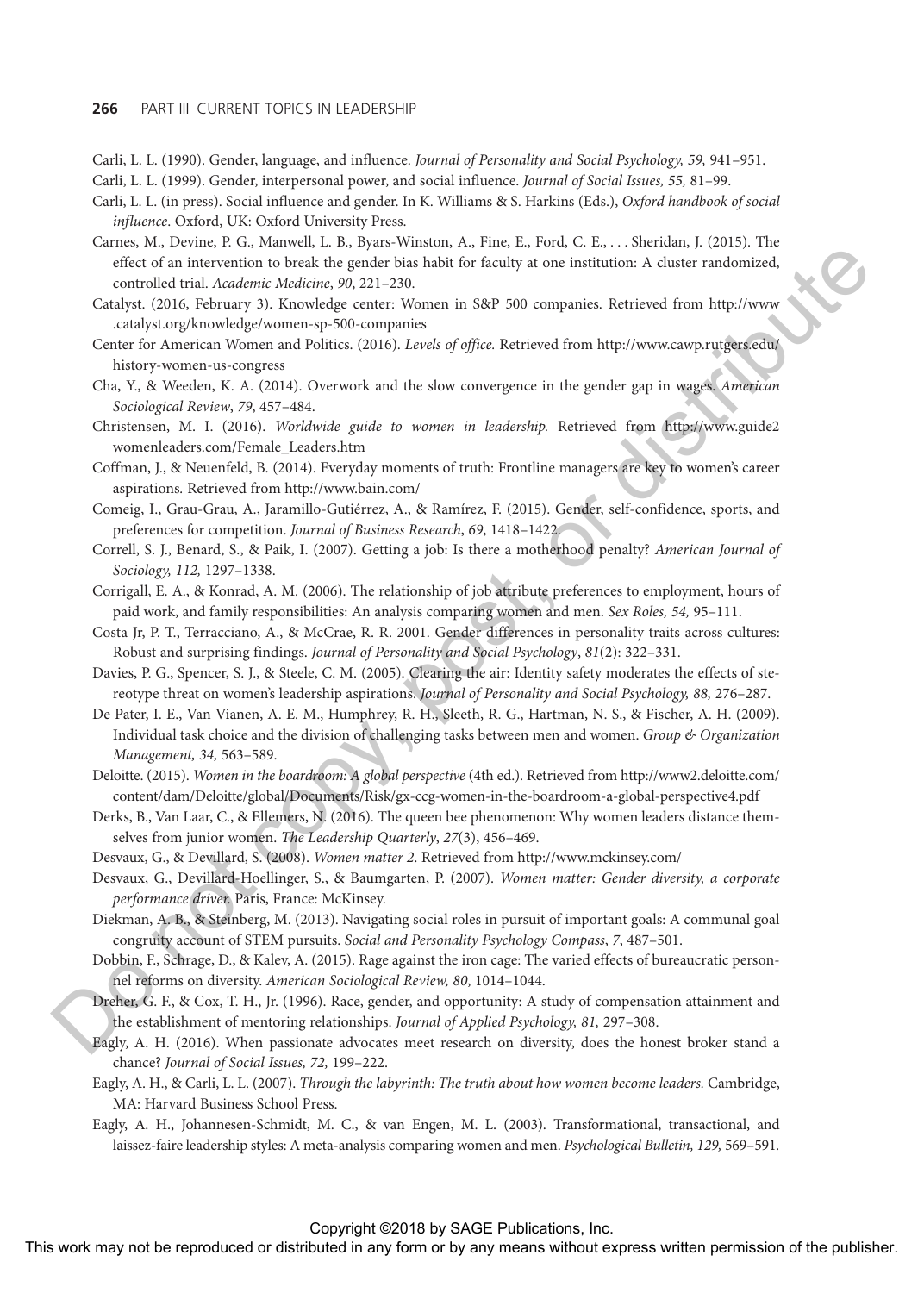- Eagly, A. H., & Johnson, B. T. (1990). Gender and leadership style: A meta-analysis. *Psychological Bulletin, 108,*  233–256.
- Eagly, A. H., & Karau, S. J. (2002). Role congruity theory of prejudice toward female leaders. *Psychological Review, 109,* 573–598.
- Eagly, A. H., Karau, S. J., & Makhijani, M. G. (1995). Gender and the effectiveness of leaders: A meta-analysis. *Psychological Bulletin, 117,* 125–145.
- Eagly, A. H., Karau, S. J., Miner, J. B., & Johnson, B. T. (1994). Gender and motivation to manage in hierarchic organizations: A meta-analysis. *The Leadership Quarterly, 5,* 135–159.
- Eagly, A. H., Makhijani, M. G., & Klonsky, B. G. (1992). Gender and the evaluation of leaders: A meta-analysis. *Psychological Bulletin, 111,* 3–22.
- Eagly, A. H., & Wood, W. (2012). Social role theory. In P. van Lange, A. Kruglanski, & E. T. Higgins (Eds.), *Handbook of theories in social psychology* (Vol. 2, pp. 458–476) Thousand Oaks, CA: Sage.
- Eagly, A. H., & Wood, W. (2013). The nature–nurture debates: 25 years of challenges in understanding the psychology of gender. *Perspectives on Psychological Science*, *8*, 340–357.
- Editorial Board. (2015, Nov. 12). Antidote to cynicism. *New York Times.* Retrieved from http://www.nytimes .com/2015/11/12/opinion/an-antidote-to-cynicism-in-canada.html?\_r=0

Elliott, J. R., & Smith, R. A. (2004). Race, gender, and workplace power. *American Sociological Review, 69,* 365–386.

- Farb, A. F., & Matjasko, J. L. (2012). Recent advances in research on school-based extracurricular activities and adolescent development. *Developmental Review*, *32*, 1–48.
- Fitzsimmons, T. W., & Callan, V. J. (2016). Applying a capital perspective to explain continued gender inequality in the C-suite. *The Leadership Quarterly, 27*(3), 354–370.

Fox, R. L., & Lawless, J. L. (2014). Uncovering the origins of the gender gap in political ambition. *American Political Science Review, 108*, 499–519.

- Galinsky, E., Aumann, K., & Bond, J. T. (2008). *Times are changing: Gender and generation at work and at home.*  New York, NY: Families and Work Institute. Retrieved from http://familiesandwork.org/site/research/reports/ Times\_Are\_Changing.pdf The Research or the results of the results of the results of the results of the reproduced or the results of the results of the results of the results of the results of the results of the results of the results of the res
	- Gascoigne, C., Parry, E., & Buchanan, D. (2015). Extreme work, gendered work? How extreme jobs and the discourse of "personal choice" perpetuate gender inequality. *Organization*, *22*, 457–475.
	- Ghavami, N., & Peplau, L. A. (2012). An intersectional analysis of gender and ethnic stereotypes: Testing three hypotheses. *Psychology of Women Quarterly*, *37*, 113–127.
	- Gintis, H., van Schaik, C., & Boehm, C. (2015). Zoon politikon. *Current Anthropology*, *56*(3), 327–353.
	- Glick, P., Diebold, J., Bailey-Werner, B., & Zhu, L. (1997). The two faces of Adam: Ambivalent sexism and polarized attitudes toward women. *Personality and Social Psychology Bulletin*, 23, 1323-1334.
	- Goudreau, J. (2010, June 21). Top 20 industries favored by M.B.A. women. *Forbes*. Retrieved from http://www .forbes.com/
	- Greenhaus, J. H., & Powell, G. N. (2012). The family-relatedness of work decisions: A framework and agenda for theory and research. *Journal of Vocational Behavior*, *80*, 246–255.
	- Griffeth, R. W., Hom, P. W., & Gaertner, S. (2000). A meta-analysis of antecedents and correlates of employee turnover: Update, moderator tests, and research implications for the next millennium. *Journal of Management, 26,* 463–488.
	- Halpern, D. F. (2012). Sex differences in cognitive abilities (4th ed.). New York, NY: Psychology Press.
	- Hancock, D., Dyk, P. H., & Jones, K. (2012). Adolescent involvement in extracurricular activities: Influences on leadership skills. *Journal of Leadership Education*, *11*, 84–101.
	- Harrington, B., Van Deusen, F., & Humberd, B. (2011). *The new dad: Caring, committed, conflicted*. Boston, MA: Boston College Center for Work and Family.
	- Heilman, M. E., Block, C. J., & Martell, R. F. (1995). Sex stereotypes: Do they influence perceptions of managers? *Journal of Social Behavior and Personality, 10*(6), 237–252.
	- Heilman, M. E., & Haynes, M. C. (2006). Affirmative action: Unintended adverse effects. In M. F. Karsten (Ed.), *Gender, race, and ethnicity in the workplace* (Vol. 2, pp. 1–24). Westport, CT: Praeger.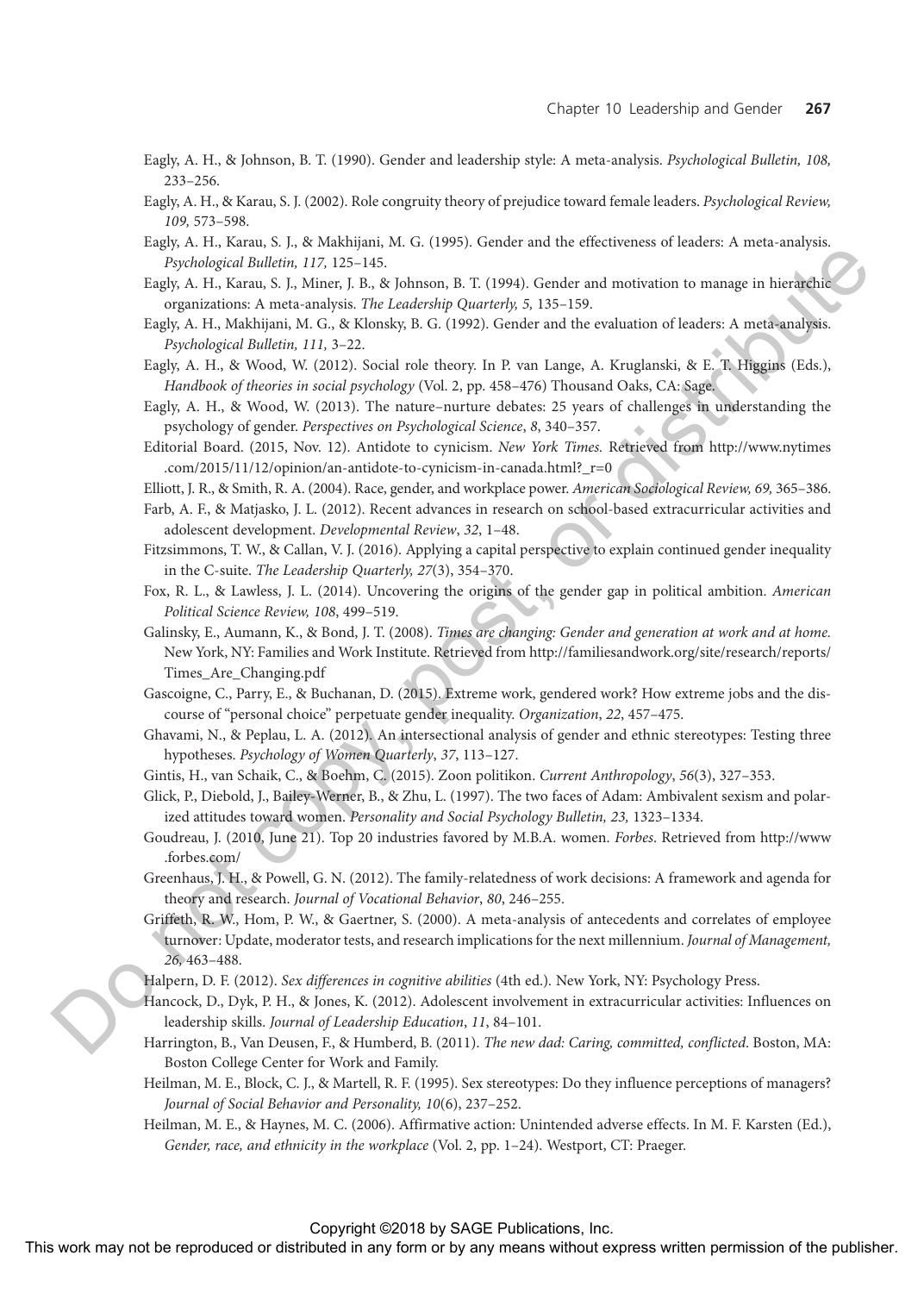- Heilman, M. E., & Okimoto, T. G. (2008). Motherhood: A potential source of bias in employment decisions. *Journal of Applied Psychology, 93,* 189–198.
- Helfat, C. E., Harris, D., & Wolfson, J. P. (2006). The pipeline to the top: Women and men in the top executive ranks of U.S. corporations. *Academy of Management Perspectives, 20,* 42–64.
- Herr, J. L., & Wolfram, C. D. (2012). Work environment and opt-out rates at motherhood across high-education career paths. *Industrial & Labor Relations Review*, *65*, 928–950.
- Hershcovis, M. S., Turner, N., Barling, J., Arnold, K. A., Dupré, K. E., Inness, M., . . . Sivanthan, N. (2007). Predicting workplace aggression: A meta-analysis. *Journal of Applied Psychology, 92,* 228–238.
- Hewlett, S. A. (2007). *Off-ramps and on-ramps: Keeping talented women on the road to success*. Boston, MA: Harvard Business School Press.
- Hom, P. W., Roberson, L., & Ellis, A. D. (2008). Challenging conventional wisdom about who quits: Revelations from corporate America. *Journal of Applied Psychology, 93,* 1–34.
- Hoobler, J. M., Lemmon, G., & Wayne, S. J. (2014). Women's managerial aspirations: An organizational development perspective. *Journal of Management*, *40*, 703–730.
- Hoyt, C. L., & Murphy, S. E. (2016). Managing to clear the air: Stereotype threat, women, and leadership. *The Leadership Quarterly*, *27*(3), 387–399.
- Hoyt, C. L., Simon, S., & Innella, A. N. (2011). Taking a turn toward the masculine: The impact of mortality salience on implicit leadership theories. *Basic & Applied Social Psychology*, *33*(4), 374–381.
- Ilies, R., Arvey, R. D., & Bouchard, T. J., Jr. (2006). Darwinism, behavioral genetics, and organizational behavior: A review and agenda for future research. *Journal of Organizational Behavior*, *27*, 121–141.
- Ingels, S. J., Dalton, B. W., & LoGerfo, L. (2008). *Trends among high school seniors, 1972–2004* (National Center for Education Statistics 2008–320). Washington, DC: National Center for Education Statistics. Retrieved from http://files.eric.ed.gov/fulltext/ED501757.pdf The results and the repression or the results of the results with a specific term of the results with the results with  $\alpha$  and  $\beta$  ( $\gamma$ ) and  $\gamma$  ( $\gamma$ ) and  $\gamma$  ( $\gamma$ ) and  $\gamma$  ( $\gamma$ ) and  $\gamma$  ( $\gamma$ ) and  $\gamma$  ( $\gamma$ ) a
	- International Labor Organization. (2015a). *Women in business and management: Gaining momentum: Global report*. Geneva, Switzerland: International Labor Organization. Retrieved from http://www.ilo.org
	- International Labor Organization. (2015b). *World employment and social outlook: The changing nature of jobs.*  Geneva, Switzerland: International Labor Organization. Retrieved from http://www.ilo.org
	- International Parliamentary Union. (2015). *Women in National Parliaments*. Retrieved from http://www.ipu.org/ wmn-e/world.htm
	- Johnson, S. K., Murphy, S. E., Zewdie, S., & Reichard, R. J. (2008). The strong, sensitive type: Effects of gender stereotypes and leadership prototypes on the evaluation of male and female leaders. *Organizational Behavior and Human Decision Processes, 106,* 39–60.
	- Johnston, D. W., & Lee, W. (2012). Climbing the job ladder: New evidence of gender inequity. *Industrial Relations, 51*, 129–151.
	- Joshi, A., Son, J., & Roh, H. (2015). When can women close the gap? A meta-analytic test of sex differences in performance and rewards. *Academy of Management Journal, 58*, 1516–1545.
	- Judge, T. A., Bono, J. E., Ilies, R., & Gerhardt, M. W. (2002). Personality and leadership: A qualitative and quantitative review. *Journal of Applied Psychology, 87*, 765–780.
	- Judge, T. A., Colbert, A. E., & Ilies, R. (2004). Intelligence and leadership: A quantitative review and test of theoretical propositions. *Journal of Applied Psychology, 89,* 542–552.
	- Judge, T. A., & Piccolo, R. F. (2004). Transformational and transactional leadership: A meta-analytic test of their relative validity. *Journal of Applied Psychology, 89,* 755–768.
	- Judge, T. A., Piccolo, R. F., & Kosalka, T. (2009). The bright and dark sides of leader traits: A review and theoretical extension of the leader trait paradigm. *The Leadership Quarterly*, *20*, 855–875.
	- Kalysh, K., Kulik, C., & Perera, S. (2016). Help or hindrance? Work-life practices and women in management. *The Leadership Quarterly, 27*(3), 504–518.
	- Kanter, R. M. (1997). *On the frontiers of management.* Boston, MA: Harvard Business School Press.
	- Kent, L. (2015, July 30). *Number of women leaders around the world has grown, but they're still a small group*. Washington, DC: Pew Research Center. Retrieved from http://www.pewresearch.org/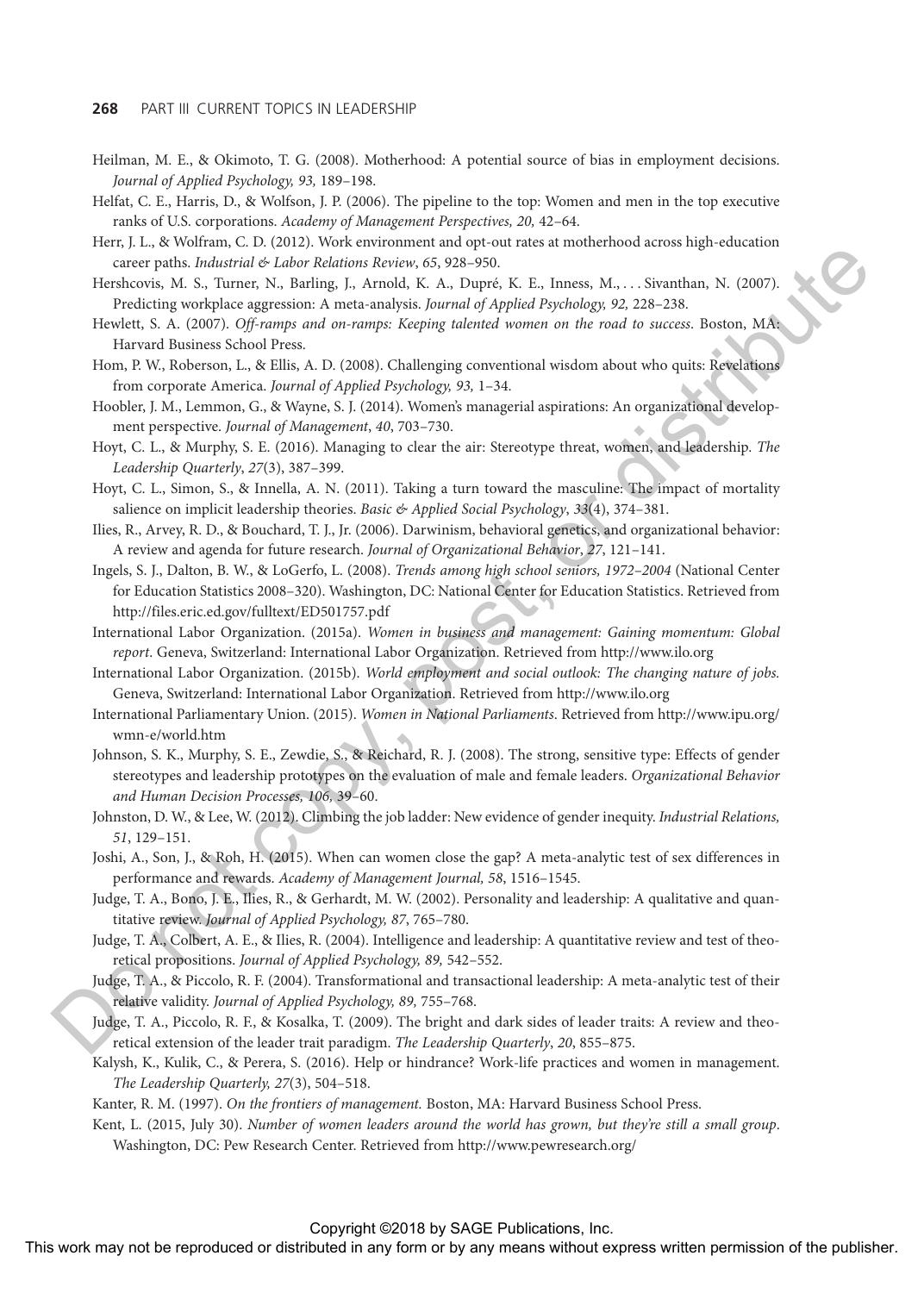- King, E. B., Botsford, W., Hebl, M. R., Kazama, S., Dawson, J. F., & Perkins, A. (2012). Benevolent sexism at work: Gender differences in the distribution of challenging developmental experiences. *Journal of Management*, *38*, 1835–1866.
- Koch, A. J., D'Mello, S. D., & Sackett, P. R. (2015). A meta-analysis of gender stereotypes and bias in experimental simulations of employment decision making. *Journal of Applied Psychology, 100*, 128–161.
- Koenig, A. M., Eagly, A. H., Mitchell, A. A., & Ristikari, T. (2011). Are leader stereotypes masculine? A metaanalysis of three research paradigms. *Psychological Bulletin*, *137*, 616–642.
- Konrad, A. M., Ritchie, J. E., Jr., Lieb, P., & Corrigall, E. (2000). Sex differences and similarities in job attribute preferences: A meta-analysis. *Psychological Bulletin, 126,* 593–641.
- Kort-Butler, L. A., & Hagewen, K. J. (2011). School-based extracurricular activity involvement and adolescent self-esteem: A growth curve analysis. *Journal of Youth & Adolescence*, *40*, 568–581.
- Kreller, A. (2014, July 17). Angela Merkel: So sieht ein tag im leben der kanzlerin aus. *Web.de—Magazine.*  Retrieved from http://web.de/magazine/
- Kunze, A., & Miller, A. R. (2014). *Women helping women? Evidence from private sector data on workplace hierarchies* (No. w20761). Cambridge, MA: National Bureau of Economic Research.
- Kurtulus, F. A., & Tomaskovic-Devey, D. (2012). Do female top managers help women to advance? A panel study using EEO-1 records. *Annals of the American Academy of Political and Social Science*, *639,* 173–197.
- Lawless, J. L. (2015). Female candidates and legislators. *Annual Review of Political Science*, *18*, 349–366.
- Lieberman, P. (2012). *The unpredictable species. What makes humans unique?* Princeton, NJ: Princeton University Press.
- Lipman-Blumen, J. (2000). *Connective leadership: Managing in a changing world.* New York, NY: Oxford University Press.
- Lippa, R. A., Preston, K., & Penner, J. (2014). Women's representation in 60 occupations from 1972 to 2010: More women in high-status jobs, few women in things-oriented jobs. *PLoS ONE*, *9*(5).
- Lyness, K. S., & Thompson, D. E. (2000). Climbing the corporate ladder: Do female and male executives follow the same route? *Journal of Applied Psychology, 85,* 86–101.
- Mandel, H., & Semyonov, M. (2014). Gender pay gap and employment sector: Sources of earnings disparities in the United States, 1970–2010. *Demography, 51*, 1597–1618.
- Martin, P. Y. (2003). "Said and done" versus "saying and doing": Gender practices, practicing gender at work. *Gender & Society, 17,* 342–366.
- McCann, L., Morris, J., & Hassard, J. (2008). Normalized intensity: The new labour process of middle management. *Journal of Management Studies*, *45*, 343–371.
- McCrae, R. R., & Costa, P. T., Jr. (1987). Validation of the five-factor model of personality across instruments and observers. *Journal of Personality and Social Psychology*, *52*, 81–90.
- Meyer, J. P., Stanley, D. J., Herscovitch, L., & Topolnytsky, L. (2002). Affective, continuance, and normative commitment to the organization: A meta-analysis of antecedents, correlates, and consequences. *Journal of Vocational Behavior*, *61*, 20–52. The may note that the state is a busined in  $T_1 \times T_2$  in a busined in any means with the reproduced in any form or business with the reproduced in any means with the reproduced in any means with the representation of th
	- Miller, L. F. (2015). Fine-tuning the ontology of patriarchy: A new approach to explaining and responding to a persisting social injustice. *Philosophy & Social Criticism*, *41*, 885–906.
	- Mintz, B., & Krymkowski, D. H. (2010). The ethnic, race, and gender gaps in workplace authority: Changes over time in the United States. *The Sociological Quarterly*, *51*, 20–45.
	- Napier, J. L., Thorisdottir, H., & Jost, J. T. (2010). The joy of sexism? A multinational investigation of hostile and benevolent justifications for gender inequality and their relations to subjective well-being. *Sex Roles*, *62*, 405–419.
	- National Center for Education Statistics. (2015). *Digest of education statistics, 2015.* Retrieved from https://nces .ed.gov/programs/digest/2015menu\_tables.asp
	- Ng, T. W. H., Eby, L. T., Sorensen, K. L., & Feldman, D. C. (2005). Predictors of objective and subjective career success: A meta-analysis. *Personnel Psychology, 58,* 367–408.
	- Niederle, M., & Vesterlund, L. (2011). Gender and competition. *Annual Review of Economics*, *3*, 601–630.
	- Orth, M. (2014, November 24). Angela's asserts. *Vanity Fair.* Retrieved from http://www.vanityfair.com/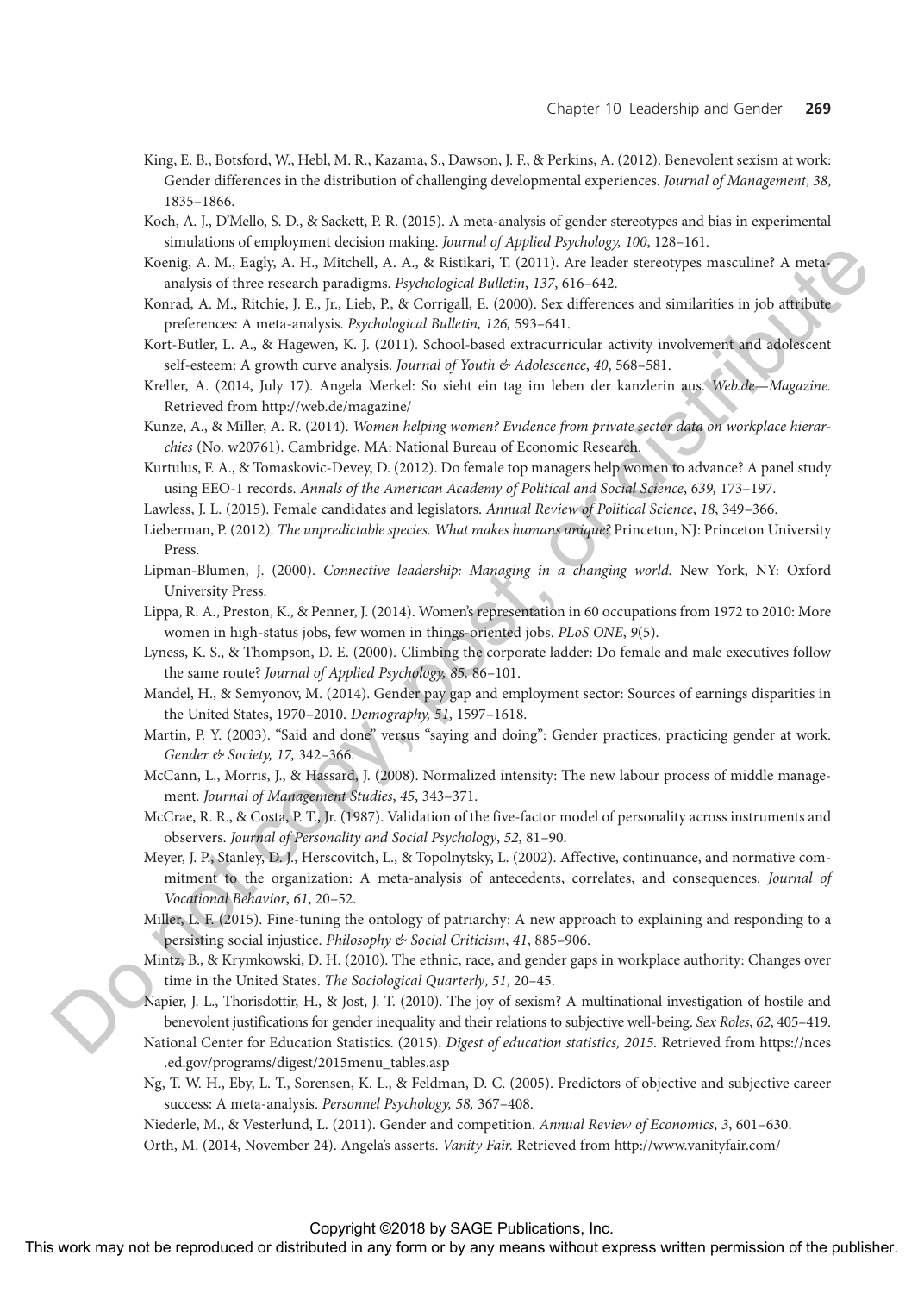- Packer, G. (2014, December 1). The quiet German*. The New Yorker.* Retrieved from http://www.newyorker.com/ magazine/2014/12/01/quiet-german
- Parker, K. (2015). *Women more than men adjust their careers for family life.* Washington, DC: Pew Research Center. Retrieved from http://www.pewresearch.org/fact-tank/
- Patten, E., & Parker, K. (2012). A gender reversal on career aspirations. Washington, DC: Pew Research Center. Retrieved from http://www.pewsocialtrends.org/
- Paustian-Underdahl, S. C., Walker, L. S., & Woehr, D. J. (2014). Gender and perceptions of leadership effectiveness: A meta-analysis of contextual moderators. *Journal of Applied Psychology*, *99*, 1129–1145.
- Pema, E., & Mehay, S. (2010). The role of job assignment and human capital endowments in explaining gender differences in job performance and promotion. *Labour Economics*, *17*, 998–1009.
- Post, C., & Byron, K. (2015). Women on boards and firm financial performance: A meta-analysis. *Academy of Management Journal*, *58*, 1546–1571.
- Potts, R. 2012. Evolution and Environmental Change in Early Human Prehistory. *Annual Review of Anthropology*, 41(1): 151–167.
- Quadlin, N. Y. (2016). Gender and time use in college: Converging or diverging pathways? *Gender & Society*, *30*, 361–385.
- Reuben, E., Sapienza, P., & Zingales, L. (2015). *Taste for competition and the gender gap among young business professionals* (National Bureau of Economic Research Working Paper 21695). Cambridge, MA: National Bureau of Economic Research.
- Riach, P. A., & Rich, J. (2002). Field experiments of discrimination in the market place. *The Economic Journal, 112,* F480–F518.
- Richerson, P. J., & Boyd, R. (2005). *Not by genes alone: How culture transformed human evolution.* Chicago, IL: University of Chicago Press.
- Rinke, A., & Brown, S. (2010, November 12). Special report: The two lives of Angela Merkel. *Reuters, U.S. Edition.* Retrieved from http://www.reuters.com/article/us-merkel-idUSTRE6AB24W20101112
- Rosette, A. S., Koval, C. Z., Ma, A., & Livingston, R. (2016). Race matters for women leaders: Intersectional effects on agentic deficiencies and penalties. *The Leadership Quarterly, 27*(3), 429–445.
- Rosette, A. S., & Livingston, R. W. (2012). Failure is not an option for Black women: Effects of organizational performance on leaders with single versus dual-subordinate identities. *Journal of Experimental Social Psychology*, *48*, 1162–1167. There is a may note that we represented the represented or distributed in any first work may not be reproduced to the reproduced or by any first with  $\alpha$  the results of the results of the publisher or distributed in any
	- Roth, P. L., Purvis, K. L., & Bobko, P. (2012). A meta-analysis of gender group differences for measures of job performance in field studies. *Journal of Management*, *38*, 719–739.
	- Ryan, M. K., Haslam, S. A., Morgenroth, T., Rink, F., Stoker, J., & Peters, K. (2016). Getting on top of the glass cliff: Reviewing a decade of evidence, explanations, and impact. *The Leadership Quarterly*, *27*(3), 446–455.
	- Sayer, L. C. (2016). Trends in women's and men's time use, 1965–2012: Back to the future? In S. M. McHale, V. King, J. Van Hook, & A. Booth (Eds.), *Gender and couple relationships* (pp. 43–77). New York, NY: Springer International.
	- Schein, V. E. (1973). The relationship between sex role stereotypes and requisite management characteristics. *Journal of Applied Psychology, 57,* 95–100.
	- Schieman, S., Schafer, M. H., & McIvor, M. (2013). The rewards of authority in the workplace: Do gender and age matter? *Sociological Perspectives*, *56*, 75–96.
	- Schmitt, D. P., Realo, A., Voracek, M., & Allik, J. (2008). Why can't a man be more like a woman? Sex differences in Big Five personality traits across 55 cultures. *Journal of Personality and Social Psychology, 94,* 168–182.
	- Slaughter, A. M. (2012, July–August). Why women still can't have it all. *The Atlantic*, 84–102.
	- Smith, A. N., Watkins, M. B., Burke, M. J., Christian, M. S., Smith, C. E., Hall, A., & Simms, A. (2013). Gendered influence: A gender role perspective on the use and effectiveness of influence tactics. *Journal of Management, 39,* 1156–1183.
	- Sojo, V. E., Wood, R. E., Wood, S. A., & Wheeler, M. A. (2016). Reporting requirements, targets, and quotas for women in leadership. *The Leadership Quarterly*, *27*(3), 519–536.